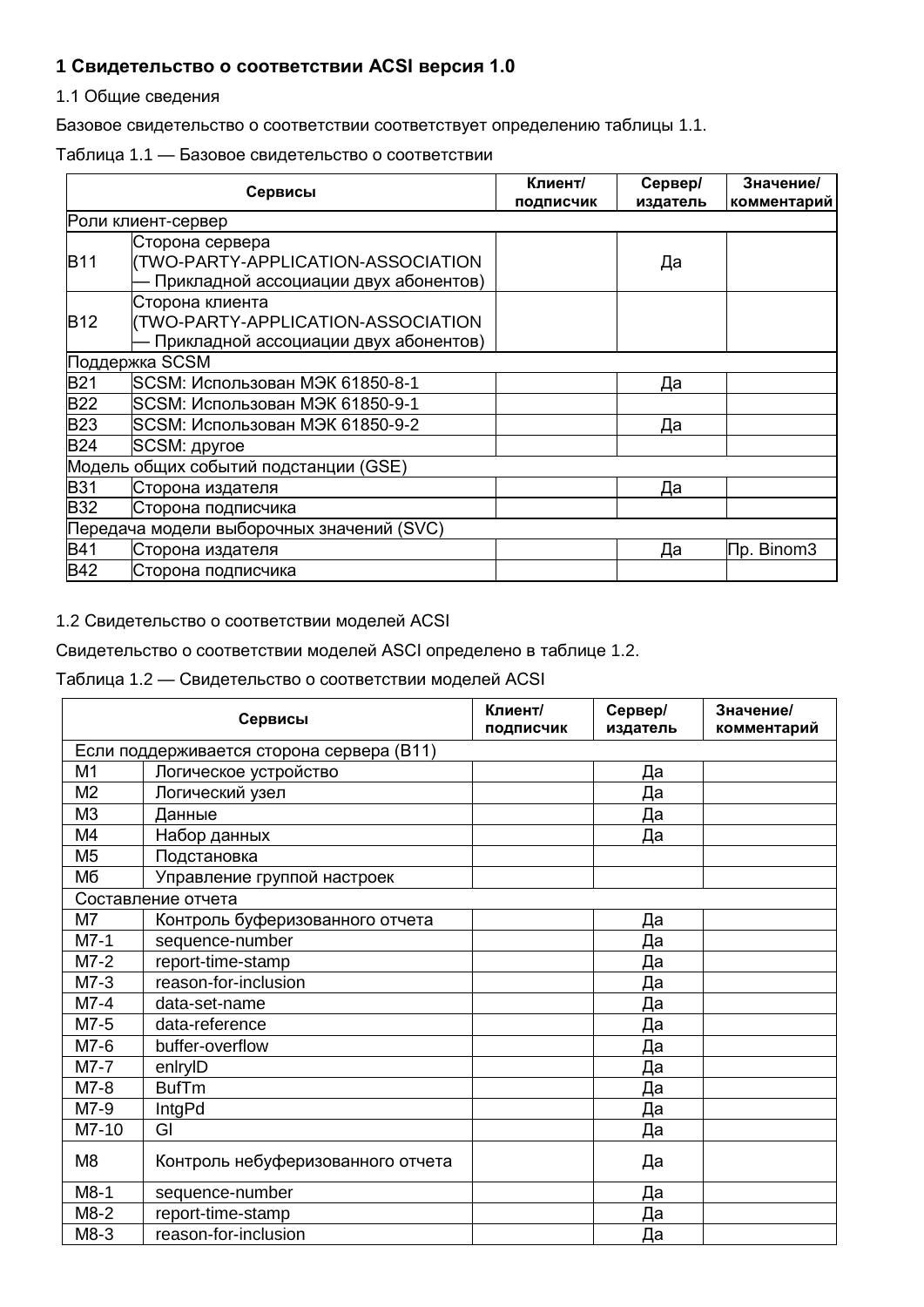| $M8-4$                            | data-set-name                     | Да |            |  |
|-----------------------------------|-----------------------------------|----|------------|--|
| M8-5                              | data-reference                    | Да |            |  |
| M8-6                              | <b>BufTm</b>                      | Да |            |  |
| M8-7                              | IntgPd                            | Да |            |  |
| M8-8                              | GI                                | Да |            |  |
| Регистрация                       |                                   |    |            |  |
| M9<br>Контроль журнала            |                                   |    |            |  |
| M9-1                              | IntgPd                            |    |            |  |
| M10                               | Журнал                            |    |            |  |
| M11                               | Управление                        |    |            |  |
| Если поддерживается GSE (B31/B32) |                                   |    |            |  |
| M12                               | <b>GOOSE</b>                      | Да |            |  |
| M <sub>12</sub> -1                | entryID                           |    |            |  |
| M12-2                             | <b>DataRefInc</b>                 |    |            |  |
| M13                               | <b>GSSE</b>                       |    |            |  |
|                                   | Если поддерживается SVC (B41/B42) |    |            |  |
| M14                               | <b>Multicast SVC</b>              | Да | Пр. Binom3 |  |
| M <sub>15</sub>                   | Unicast SVC                       |    |            |  |
| M16                               | Время                             | Да |            |  |
| M17                               | Передача файлов                   | Да |            |  |

# 1.3 Свидетельство о соответствии сервисов ACSI

Свидетельство о соответствии сервисов ACSI должно быть таким, как определено в таблице 1.3 (в зависимости от содержания таблицы 1.1).

| Таблица 1.3 — Свидетельство о соответствии сервисов ACSI |  |
|----------------------------------------------------------|--|
|----------------------------------------------------------|--|

|                                          | Сервисы                                 | AA: TP/MC | Клиент/<br>ПОДПИСЧИК | Сервер/<br>издатель | Комментарии |
|------------------------------------------|-----------------------------------------|-----------|----------------------|---------------------|-------------|
| Сервер (раздел 6)                        |                                         |           |                      |                     |             |
| S <sub>1</sub>                           | ServerDirectory                         | <b>TP</b> |                      | Да                  |             |
|                                          | Прикладная ассоциация (раздел 7)        |           |                      |                     |             |
| S <sub>2</sub>                           | Associate                               |           |                      | <u>Да</u>           |             |
| S <sub>3</sub>                           | Abort                                   |           |                      | Да                  |             |
| S <sub>4</sub>                           | Release                                 |           |                      | Да                  |             |
|                                          | Логическое устройство (раздел 8)        |           |                      |                     |             |
| S <sub>5</sub><br>LogicalDeviceDirectory |                                         | <b>TP</b> |                      | Да                  |             |
|                                          | Логический узел (раздел 9)              |           |                      |                     |             |
| S <sub>6</sub>                           | LogicalNodeDirectory                    | <b>TP</b> |                      | Да                  |             |
| S7                                       | <b>GetAllDataValues</b>                 | <b>TP</b> |                      | Да                  |             |
| Данные (раздел 10)                       |                                         |           |                      |                     |             |
| S <sub>8</sub>                           | GetDataValues                           | <b>TP</b> |                      | Да                  |             |
| S <sub>9</sub>                           | <b>SetDataValues</b>                    | <b>TP</b> |                      | Да                  |             |
| S <sub>10</sub>                          | GetDataDirectory                        | <b>TP</b> |                      | Да                  |             |
| S <sub>11</sub>                          | <b>GetDataDefinition</b>                | <b>TP</b> |                      | Да                  |             |
|                                          | Набор данных (раздел 11)                |           |                      |                     |             |
| S <sub>12</sub>                          | GetDataSetValues                        | <b>TP</b> |                      | Да                  |             |
| S <sub>13</sub>                          | SetDataSetValues                        | <b>TP</b> |                      | Да                  |             |
| S <sub>14</sub>                          | CreateDataSet                           | <b>TP</b> |                      | Да                  |             |
| S <sub>15</sub>                          | <b>DeleteDataSet</b>                    | <b>TP</b> |                      | Да                  |             |
| S <sub>16</sub>                          | GetDataSetDirectory                     | <b>TP</b> |                      | Да                  |             |
|                                          | Подстановка (раздел 12)                 |           |                      |                     |             |
| <b>S17</b>                               | SetDataValues                           | <b>TP</b> |                      | Да                  |             |
|                                          | Управление группой настроек (раздел 13) |           |                      |                     |             |
| <b>S18</b>                               | <b>Select ActiveSG</b>                  | <b>TP</b> |                      | Да                  |             |
| S <sub>19</sub>                          | <b>SelectEditSG</b>                     | <b>TP</b> |                      | Да                  |             |
| S <sub>20</sub>                          | <b>SetSGValues</b>                      | <b>TP</b> |                      | Да                  |             |
| S <sub>21</sub>                          | ConfirmEditSGValues                     | <b>TP</b> |                      | Да                  |             |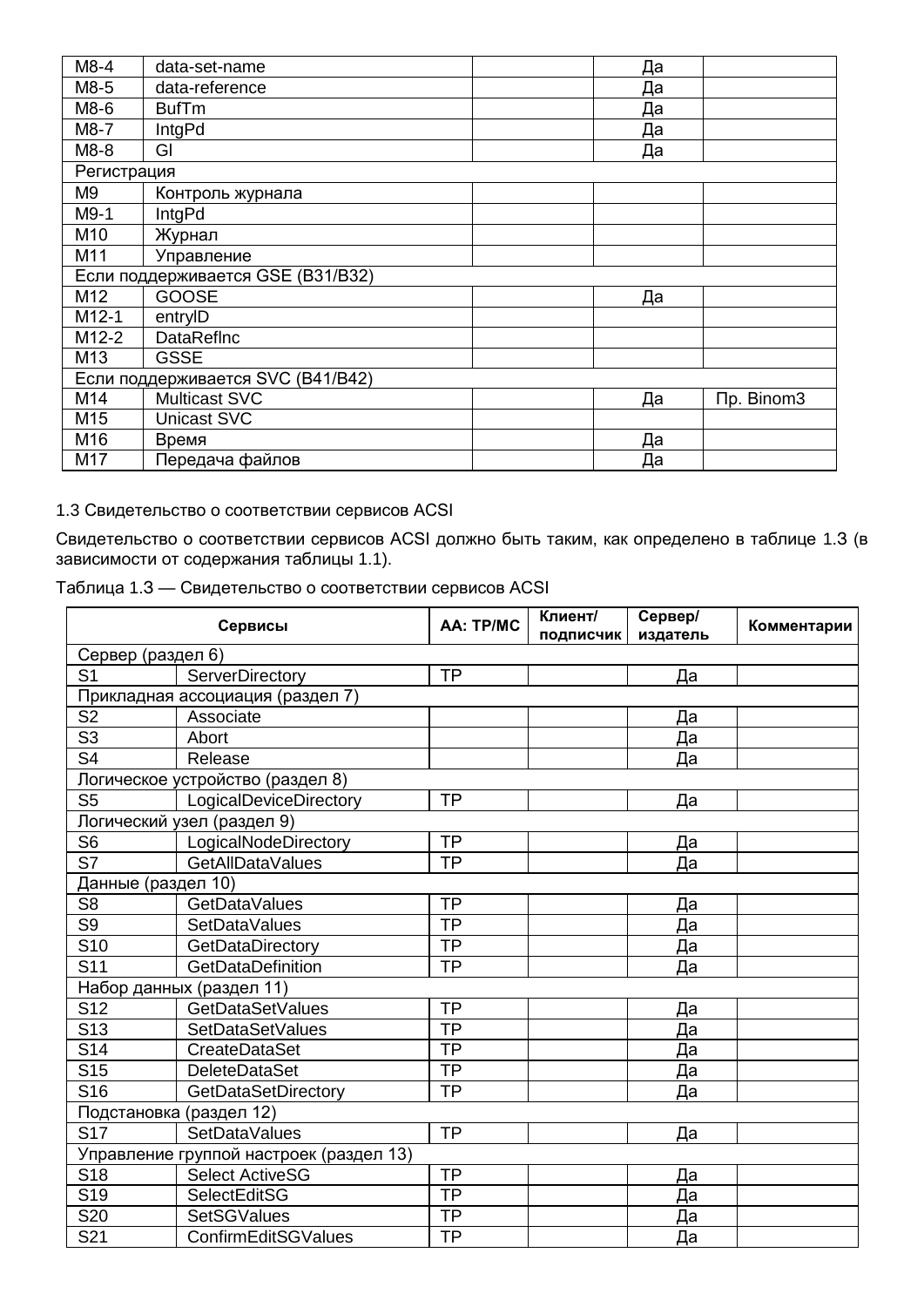| S22                     | <b>GetSGValues</b>                                     | <b>TP</b> | Да        |  |
|-------------------------|--------------------------------------------------------|-----------|-----------|--|
| S <sub>23</sub>         | <b>GetSGCBValues</b>                                   | <b>TP</b> | Да        |  |
|                         | Выдача отчетов (раздел 14)                             |           |           |  |
|                         | Блок управления буферизованным отчетом (BRCB)          |           |           |  |
| S24                     | Report                                                 | <b>TP</b> | <u>Да</u> |  |
| S24-1                   | data-change (dchg)                                     |           | Да        |  |
| S24-2                   | qchg-change (qchg)                                     |           | Да        |  |
| S24-3                   | data-update (dupd)                                     |           | Да        |  |
| S25                     | <b>GetBRCBValues</b>                                   | <b>TP</b> | Да        |  |
| S <sub>26</sub>         | <b>SetBRCBValues</b>                                   | <b>TP</b> | Да        |  |
|                         | Блок управления небуферизованным отчетом (URCB)        |           |           |  |
| S27                     | Report                                                 | <b>TP</b> | Да        |  |
| S27-1                   | data-change (dchg)                                     |           | Да        |  |
| S27-2                   | qchg-change (qchg)                                     | <b>TP</b> | Да        |  |
| S27-3                   | data-update{dupd)                                      |           | Да        |  |
| S28                     | <b>GetURCBValues</b>                                   |           |           |  |
| S <sub>29</sub>         | <b>SetURCBValues</b>                                   | <b>TP</b> | Да        |  |
|                         |                                                        |           | Да        |  |
|                         | Регистрация (раздел 14)                                |           |           |  |
|                         | Блок управления журналом                               |           |           |  |
| S30                     | <b>GetLCBValues</b>                                    | <b>TP</b> |           |  |
| $\overline{\text{S}31}$ | <b>SetLCBValues</b>                                    | <b>TP</b> |           |  |
| Log                     |                                                        |           |           |  |
| S32                     | QueryLogByTime                                         | <b>TP</b> |           |  |
| S33                     | QueryLogAfter                                          | <b>TP</b> |           |  |
| S34                     | GetLogStatusValues                                     | <b>TP</b> |           |  |
|                         | Модель общего события на подстанции (GSE) (14.3.5.3.4) |           |           |  |
|                         | GOOSE-CONTROL-BLOCK                                    |           |           |  |
| S35                     | SendGOOSEMessage                                       | <b>MC</b> | Да        |  |
| S36                     | GelGoReference                                         | TP        | Да        |  |
| $\overline{\text{S}37}$ | <b>GetGOOSEEIementNumber</b>                           | <b>TP</b> | Да        |  |
| S38                     | <b>GetGoCBValues</b>                                   | <b>TP</b> | Да        |  |
| S39                     | <b>SetGoCBValues</b>                                   | <b>TP</b> | Да        |  |
|                         | <b>GSSE-CONTROL-BLOCK</b>                              |           |           |  |
| S40                     | SendGSSEMessage                                        | <b>MC</b> |           |  |
| S41                     | GetGsReference                                         | <b>TP</b> |           |  |
| S42                     | <b>GetGSSEEIementNumber</b>                            | <b>TP</b> |           |  |
| S43                     | <b>GetGsCBValues</b>                                   | <b>TP</b> |           |  |
| S44                     | <b>SetGsCBValues</b>                                   | <b>TP</b> |           |  |
|                         | Передача модепи выборочных значений (SVC) (раздел 16)  |           |           |  |
| <b>Multicast SVC</b>    |                                                        |           |           |  |
| S45                     | SendMSVMessage                                         | <b>MC</b> | Да        |  |
| S46                     | <b>GetMSVCBValues</b>                                  | <b>TP</b> | Да        |  |
| S47                     | <b>SetMSVCBValues</b>                                  | <b>TP</b> | Да        |  |
| <b>Unicast SVC</b>      |                                                        |           |           |  |
| S48                     | SendUSVMessage                                         | <b>TP</b> |           |  |
| S49                     | <b>GetUSVCBValues</b>                                  | <b>TP</b> | Да        |  |
| S50                     | <b>SetUSVCBValues</b>                                  | <b>TP</b> | Да        |  |
|                         |                                                        |           |           |  |
| Управление (17.5.1)     |                                                        |           |           |  |
| S51                     | <b>Select</b>                                          |           | Да        |  |
| S52                     | SelectWithValue                                        | <b>TP</b> | Да        |  |
| S53                     | Cancel                                                 | <b>TP</b> | Да        |  |
| S54                     | Operate                                                | <b>TP</b> | <u>Да</u> |  |
| S55                     | <b>Command-Termination</b>                             | <b>TP</b> | Да        |  |
| S56                     | <b>TimeActivated-Operate</b>                           | <b>TP</b> |           |  |
|                         | Передача файла (раздел 20)                             |           |           |  |
| S <sub>57</sub>         | GetFile                                                | <b>TP</b> | Да        |  |
| S58                     | <b>SetFile</b>                                         | <b>TP</b> | Да        |  |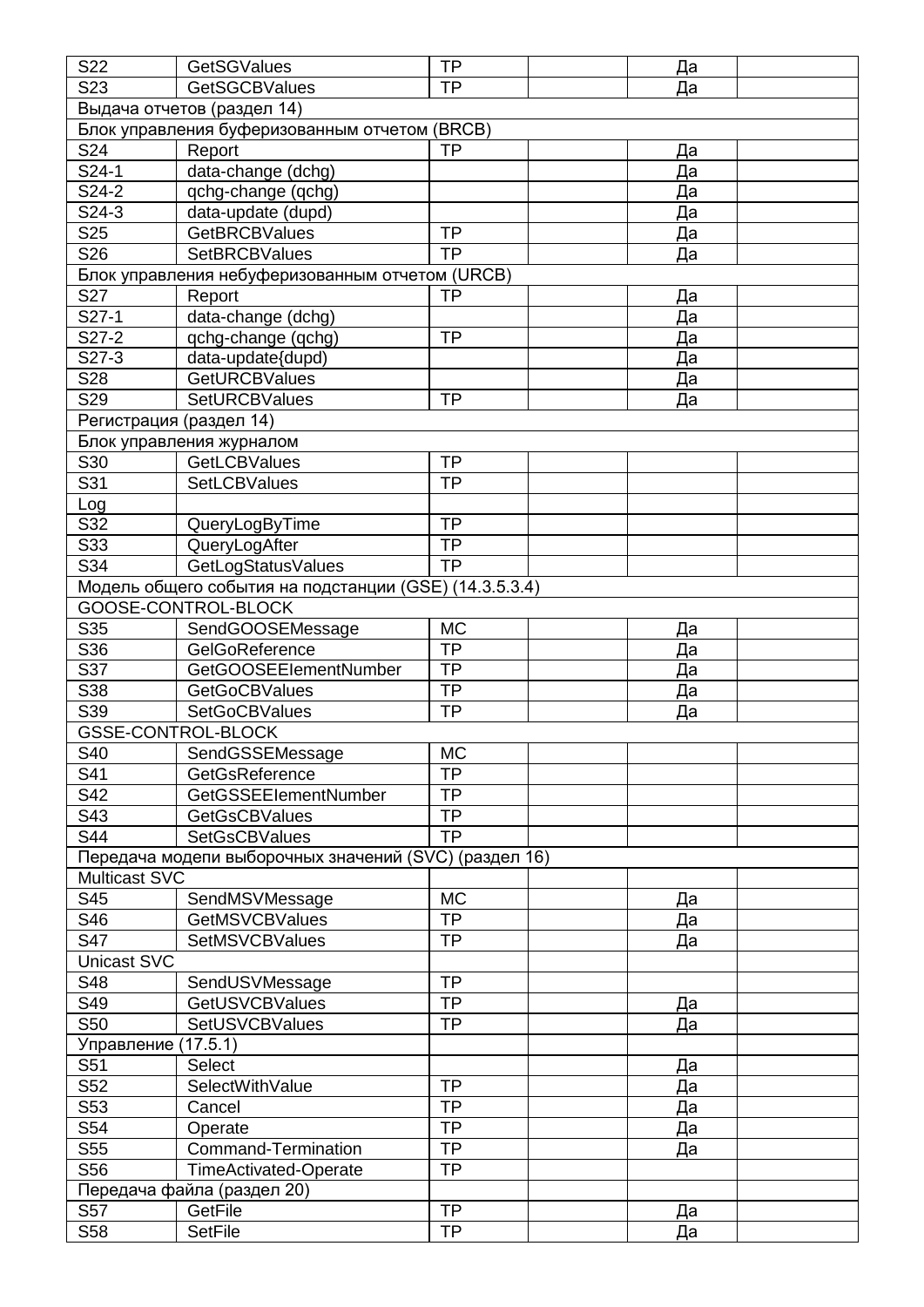| S59         | Delete File                          | тp |                  |  |
|-------------|--------------------------------------|----|------------------|--|
| <b>S60</b>  | GetFileAttributeValues               | тp | Да               |  |
| Время (5.5) |                                      |    |                  |  |
|             | Time resolution of internal clock    |    | <sup>1</sup> MKC |  |
| T2          | Time accuracy of internal clock      |    | 1 мкс            |  |
| T3          | Supported<br>Timestamp<br>resolution |    | 1 мкс            |  |

## **2. MICS - Model Implementation Conformance Statement**

## **2.1 Common data attribute types**

## Таблица 2.1 – Quality

| <b>Attribute Name</b> | <b>Attribute Type</b> | Value/Value Range | M/O/C   | Комментарии |
|-----------------------|-----------------------|-------------------|---------|-------------|
| Validity              | <b>CODED ENUM</b>     | good   invalid    | M       |             |
| detailQual            | <b>PACKED LIST</b>    |                   | O       |             |
| Overflow              | <b>BOOLEAN</b>        | <b>FALSE</b>      | $\circ$ |             |
| outOfRange            | <b>BOOLEAN</b>        | <b>FALSE</b>      | $\circ$ |             |
| badReference          | <b>BOOLEAN</b>        | <b>FALSE</b>      | O       |             |
| oscillatory           | <b>BOOLEAN</b>        | <b>FALSE</b>      | $\circ$ |             |
| failure               | <b>BOOLEAN</b>        | <b>FALSE</b>      | $\circ$ |             |
| oldData               | <b>BOOLEAN</b>        | <b>FALSE</b>      | O       |             |
| inconsistent          | <b>BOOLEAN</b>        | <b>FALSE</b>      | $\circ$ |             |
| inaccurate            | <b>BOOLEAN</b>        | <b>FALSE</b>      | $\circ$ |             |
| source                | <b>CODED ENUM</b>     | process           | $\circ$ |             |
| test                  | <b>BOOLEAN</b>        | <b>FALSE</b>      | $\circ$ |             |
| operatorBlocked       | <b>BOOLEAN</b>        | <b>FALSE</b>      | O       |             |

## Таблица 2.2 – Analog value

| <b>Attribute Name</b> | <b>Attribute</b><br>vpe " | <b>Value/Value Range</b>   | M/O/C | Комментарии |
|-----------------------|---------------------------|----------------------------|-------|-------------|
|                       | ےت                        | value<br>rloatinc<br>point |       |             |

### Таблица 2.3 – Originator

| <b>Attribute Name</b> | <b>Attribute Type</b> | <b>Value/Value Range</b>                                                                                                                           | M/O/C | Комментарии |
|-----------------------|-----------------------|----------------------------------------------------------------------------------------------------------------------------------------------------|-------|-------------|
| orCat                 | <b>ENUMERATED</b>     | not-supported   bay-control  <br>station-control  <br>remote-control   automatic-<br>bay   automaticstation  <br>automatic-remote  <br>maintenance | M     |             |
|                       |                       | process                                                                                                                                            |       |             |
| orldent               | <b>OCTET STRING64</b> |                                                                                                                                                    | M     |             |

## Таблица 2.4 – Unit definition

| <b>Attribute Name</b> | <b>Attribute Type</b> | <b>Value/Value Range</b> | M/O/C | Комментарии |
|-----------------------|-----------------------|--------------------------|-------|-------------|
| <b>SIUnit</b>         | ENUMERATED            |                          | M     |             |
| multiplier            | <b>ENUMERATED</b>     |                          |       |             |

### Таблица 2.5 – Vector

| <b>Attribute Name</b> | <b>Attribute Type</b> | <b>Value/Value Range</b> | M/O/C | Комментарии |
|-----------------------|-----------------------|--------------------------|-------|-------------|
| mag                   | AnalogValue           |                          | M     |             |
| ang                   | AnalogValue           |                          |       |             |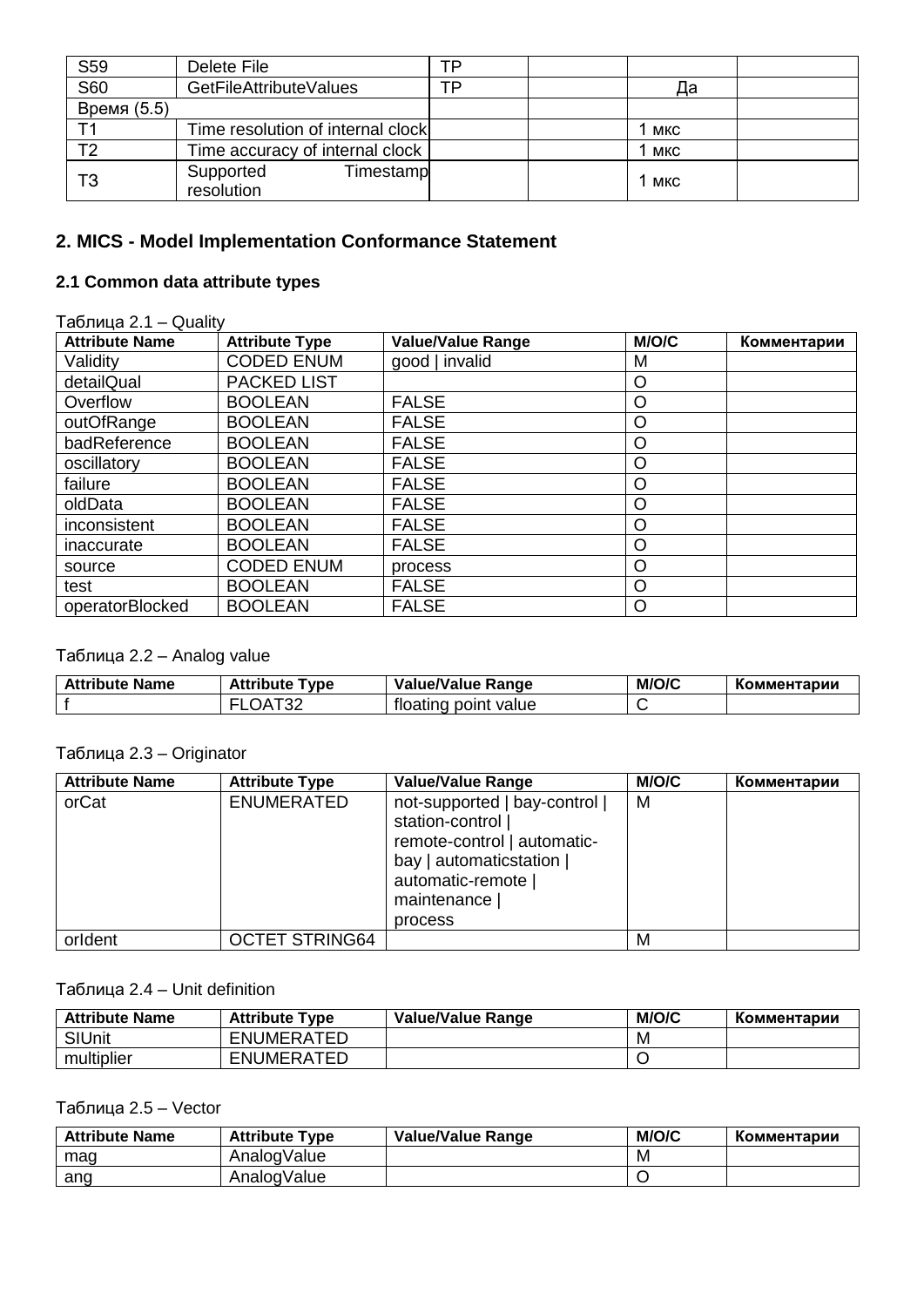## Таблица 2.6 – CtlModels definition

| <b>Attribute Value</b>        | <b>Comments</b>                                 |
|-------------------------------|-------------------------------------------------|
| status-only                   | Controllable DPC. Supported by XCBR, XSWI       |
| direct-with normal-security   | Not supported                                   |
| sbo-with-normal-security      | Controllable DPC. Supported by CSWI class nodes |
| direct-with-enhanced-security | Not supported                                   |
| sbo-with-enhanced-security    | Controllable DPC. Supported by CSWI class nodes |

### Таблица 2.7 – SboClasses

| <b>Attribute Value</b> | <b>Comments</b> |
|------------------------|-----------------|
| operate-once           |                 |
| operate-many           | Not supported   |

### **2.2 Common data class specifications**

### Таблица 2.8 – Single point status (SPS)

| <b>Attribute Name</b> | <b>Attribute Type</b> | <b>FC</b>       | <b>TrgOp</b> | Value/Value<br>Range        | M/O/C | <b>Comments</b> |
|-----------------------|-----------------------|-----------------|--------------|-----------------------------|-------|-----------------|
| stVal                 | <b>BOOLEAN</b>        | <b>ST</b>       | dchg         | <b>TRUE</b><br><b>FALSE</b> | M     |                 |
| α                     | Quality               | $S^{\intercal}$ | acha         |                             | м     |                 |
|                       | TimeStamp             | <b>ST</b>       |              |                             | M     |                 |

## Таблица 2.9 – Double point status (DPS)

| <b>Attribute Name</b> | <b>Attribute Type</b> | FC               | <b>TrgOp</b> | Value/Value<br>Range                               | M/O/C | <b>Comments</b> |
|-----------------------|-----------------------|------------------|--------------|----------------------------------------------------|-------|-----------------|
| stVal                 | <b>CODED ENUM</b>     | $S^{\mathsf{T}}$ | dchg         | intermediate-<br>state $ $ off $ $ on<br>bad-state | м     |                 |
|                       | Quality               | <b>ST</b>        | qchq         |                                                    | М     |                 |
|                       | TimeStamp             | <b>ST</b>        |              |                                                    | м     |                 |

### Таблица 2.10 – Integer status (INS)

| <b>Attribute Name</b> | <b>Attribute Type</b> | FC        | <b>TrgOp</b> | Value/Value<br>Range | M/O/C | <b>Comments</b> |
|-----------------------|-----------------------|-----------|--------------|----------------------|-------|-----------------|
| stVal                 | <b>INT32</b>          | <b>ST</b> | dcha         |                      | M     |                 |
|                       | Quality               | <b>ST</b> | acha         |                      | M     |                 |
|                       | TimeStamp             | <b>ST</b> |              |                      | M     |                 |

### **2.3 Common data class specifications for measurand information**

Таблица 2.11 – Measured value (MV)

| <b>Attribute Name</b> | <b>Attribute Type</b> | FC        | TrgOp | Value/Value<br>Range | M/O/C | <b>Comments</b> |
|-----------------------|-----------------------|-----------|-------|----------------------|-------|-----------------|
| mag                   | AnalogueValue         | <b>MX</b> | dchg  |                      | M     |                 |
|                       | Quality               | <b>MX</b> | qchq  |                      | M     |                 |
|                       | TimeStamp             | <b>MX</b> |       |                      | M     |                 |
| db                    | INT32U                | <b>CF</b> |       |                      |       |                 |

### Таблица 2.12 – Complex measured value (CMV)

| <b>Attribute Name</b> | <b>Attribute Type</b> | FC        | <b>TrgOp</b> | Value/Value<br>Range | M/O/C | <b>Comments</b> |
|-----------------------|-----------------------|-----------|--------------|----------------------|-------|-----------------|
| cVal                  | Vector                | <b>MX</b> | dcha         |                      | M     |                 |
| a                     | Quality               | <b>MX</b> | gcha         |                      | M     |                 |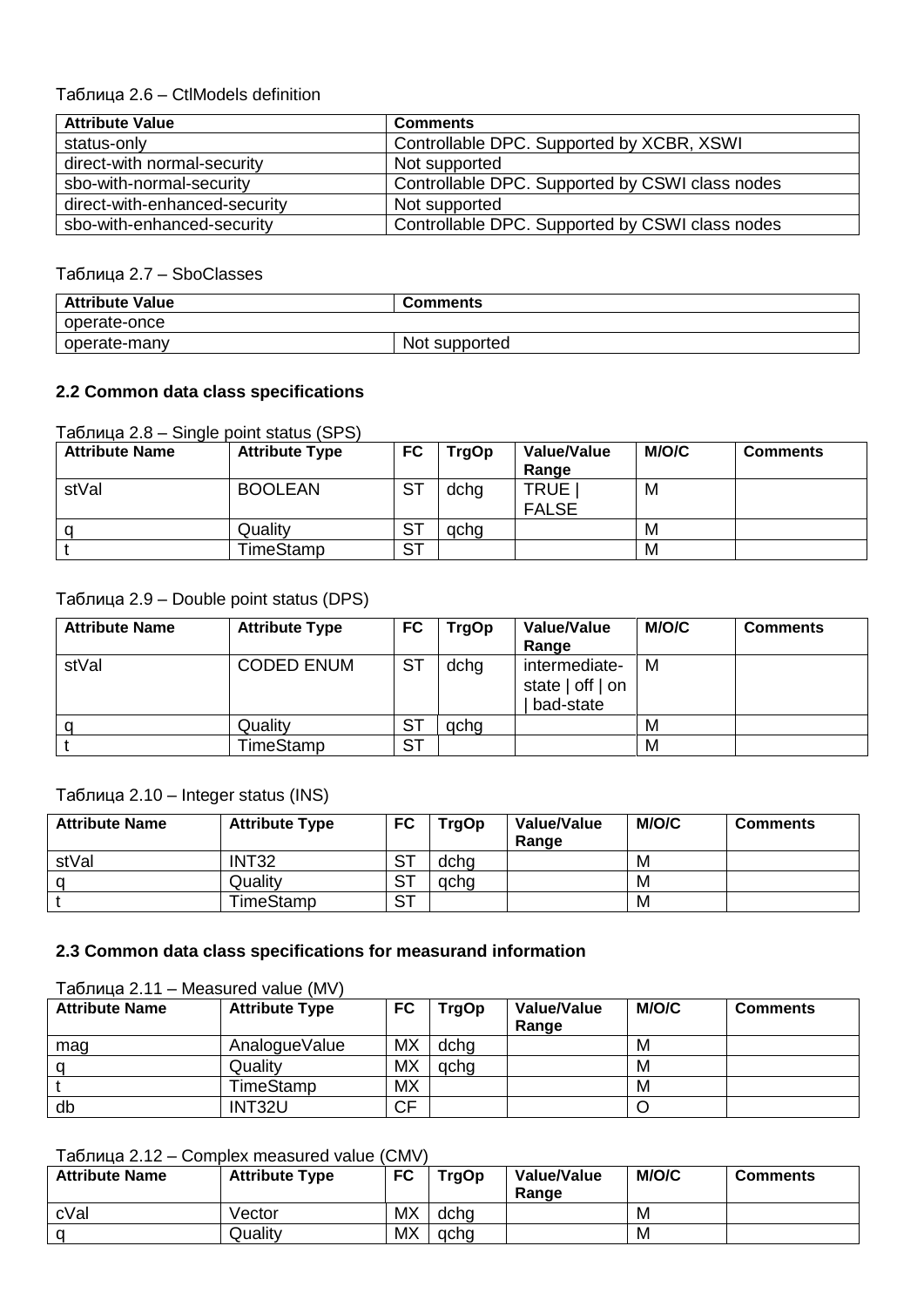|    | $-$<br>.<br>--<br>. н- | MX                 | M |  |
|----|------------------------|--------------------|---|--|
| ar | $\sim$<br>ח ו          | $\sim$ $\sim$<br>◡ |   |  |

#### Таблица 2.13 – WYE

| <b>Attribute Name</b> | <b>Attribute Type</b> | <b>FC</b> | <b>TrgOp</b> | <b>Value/Value</b><br>Range | <b>M/O/C</b> | <b>Comments</b> |
|-----------------------|-----------------------|-----------|--------------|-----------------------------|--------------|-----------------|
| phsA                  | <b>CMV</b>            |           |              |                             | M            |                 |
| phsB                  | CMV                   |           |              |                             | M            |                 |
| phsC                  | <b>CMV</b>            |           |              |                             | M            |                 |
| net                   | <b>CMV</b>            |           |              |                             |              |                 |

### Таблица 2.14 – Delta (DEL)

| <b>Attribute Name</b> | <b>Attribute Type</b> | <b>FC</b> | TrgOp | <b>Value/Value</b><br>Range | <b>M/O/C</b> | <b>Comments</b> |
|-----------------------|-----------------------|-----------|-------|-----------------------------|--------------|-----------------|
| phsAB                 | <b>CMV</b>            |           |       |                             | M            |                 |
| phsBC                 | <b>CMV</b>            |           |       |                             | M            |                 |
| phsCA                 | <b>CMV</b>            |           |       |                             | M            |                 |
| net                   | <b>CMV</b>            |           |       |                             |              |                 |

## Таблица 2.15 – Sequence (SEQ)

| <b>Attribute Name</b> | <b>Attribute Type</b> | <b>FC</b> | <b>TrgOp</b> | Value/Value<br>Range              | M/O/C   | <b>Comments</b> |
|-----------------------|-----------------------|-----------|--------------|-----------------------------------|---------|-----------------|
| c <sub>1</sub>        | <b>CMV</b>            |           |              |                                   | M       |                 |
| c2                    | <b>CMV</b>            |           |              |                                   | M       |                 |
| c3                    | <b>CMV</b>            |           |              |                                   | M       |                 |
| seqT                  | <b>CMV</b>            |           | <b>MX</b>    | pos-neg-zero<br>dir-quad-<br>zero | $\circ$ |                 |

### Таблица 2.16 – Harmonic value for WYE (HWYE)

| <b>Attribute Name</b> | <b>Attribute Type</b> | <b>FC</b> | <b>TrgOp</b> | <b>Value/Value</b><br>Range | <b>M/O/C</b> | <b>Comments</b> |
|-----------------------|-----------------------|-----------|--------------|-----------------------------|--------------|-----------------|
| phsAHar               | Vector                | <b>MX</b> |              |                             | M            |                 |
| phsBHar               | Vector                | <b>MX</b> |              |                             | M            |                 |
| phsCHar               | Vector                | <b>MX</b> |              |                             | M            |                 |

### **2.4 Common data class specifications for controllable status information**

| <b>Attribute Name</b> | <b>Attribute Type</b> | <b>FC</b> | <b>TrgOp</b> | Value/Value<br>Range       | M/O/C        | <b>Comments</b> |
|-----------------------|-----------------------|-----------|--------------|----------------------------|--------------|-----------------|
| ctlVal                | <b>BOOLEAN</b>        | CO        |              | off (FALSE)  <br>on (TRUE) | $\mathsf{C}$ |                 |
| operTm                | TimeStamp             | <b>CO</b> |              |                            | M            |                 |
| origin                | Originator            | CO,<br>CT |              |                            | M            |                 |
| ctlNum                | INT8U                 | CO,<br>CT |              |                            | M            |                 |
| stVal                 | <b>BOOLEAN</b>        | <b>ST</b> |              |                            | M            |                 |
| q                     | Quality               | <b>ST</b> |              |                            | M            |                 |
|                       | TimeStamp             | <b>ST</b> |              |                            | M            |                 |
| ctlModel              | <b>CtlModels</b>      | <b>CF</b> |              |                            | M            |                 |

# Таблица 2.17 – Controllable single point (SPC)

### Таблица 2.18 – Controllable double point (DPC)

| <b>Attribute Name</b> | <b>Attribute Type</b> | <b>FC</b> | <b>TrgOp</b> | <b>Value/Value</b><br>Range | <b>M/O/C</b> | <b>Comments</b> |
|-----------------------|-----------------------|-----------|--------------|-----------------------------|--------------|-----------------|
| ctlVal                | <b>BOOLEAN</b>        | CO        |              | off (FALSE)<br>on (TRUE)    | M            |                 |
| operTm                | TimeStamp             | CO        |              |                             | M            |                 |
| origin                | Originator            | CO        |              |                             | M            |                 |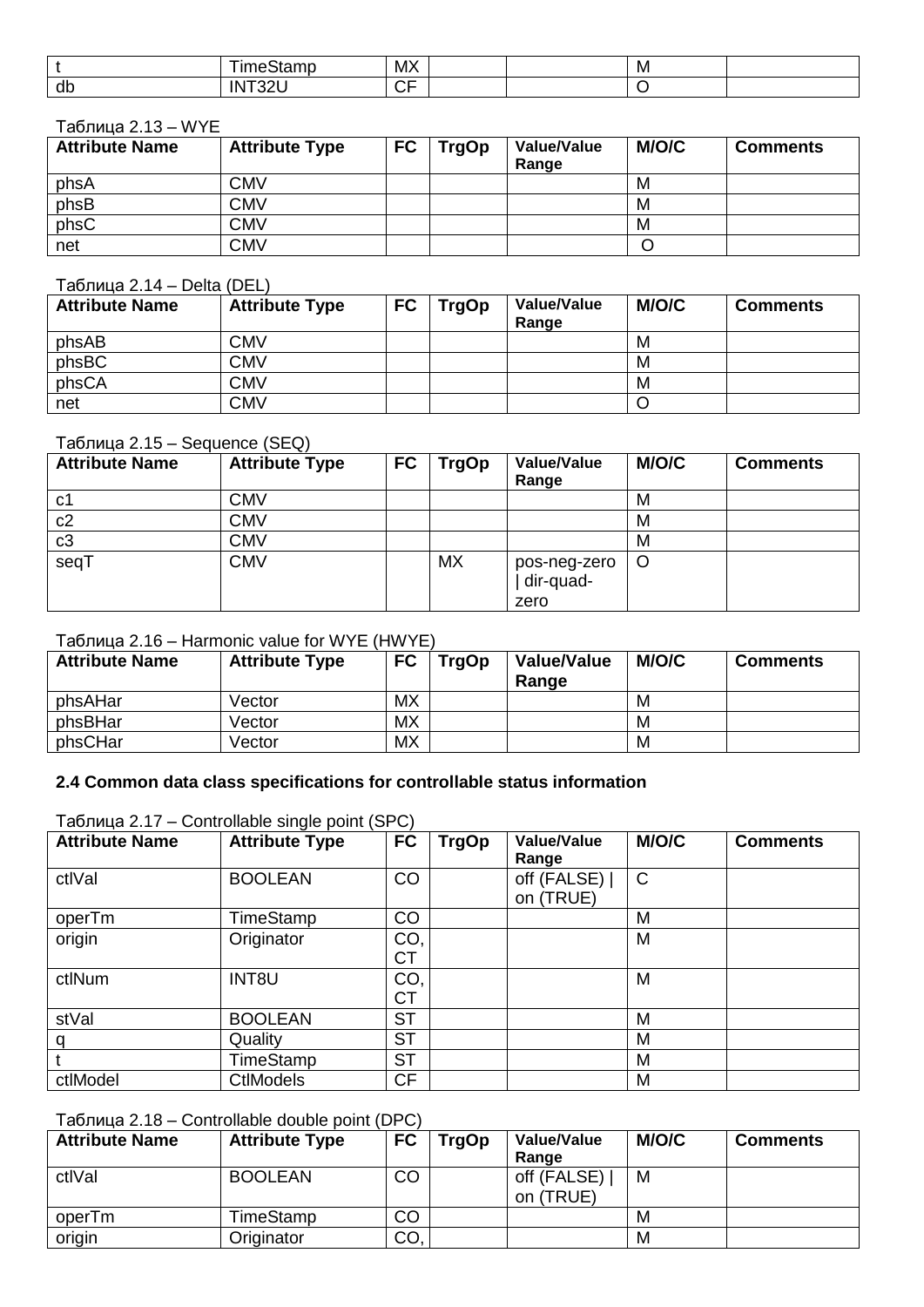|          |                   | ⌒⊤<br>U I       |  |   |  |
|----------|-------------------|-----------------|--|---|--|
| ctlNum   | INT8U             | CO <sub>1</sub> |  | M |  |
|          |                   | <b>CT</b>       |  |   |  |
| stVal    | <b>CODED ENUM</b> | <b>ST</b>       |  | M |  |
|          | Quality           | <b>ST</b>       |  | M |  |
|          | TimeStamp         | <b>ST</b>       |  | M |  |
| ctlModel | <b>CtIModels</b>  | <b>CF</b>       |  | M |  |

### Таблица 2.19 – Controllable integer status (INC)

| <b>Attribute Name</b> | <b>Attribute Type</b> | <b>FC</b>        | <b>TrgOp</b> | <b>Value/Value</b><br>Range | M/O/C        | <b>Comments</b> |
|-----------------------|-----------------------|------------------|--------------|-----------------------------|--------------|-----------------|
| ctlVal                | <b>INT32</b>          | CO               |              | off (FALSE)<br>on (TRUE)    | $\mathsf{C}$ |                 |
| operTm                | TimeStamp             | CO               |              |                             | M            |                 |
| origin                | Originator            | CO,<br><b>CT</b> |              |                             | M            |                 |
| ctlNum                | INT8U                 | CO,<br><b>CT</b> |              |                             | M            |                 |
| stVal                 | <b>INT32</b>          |                  | dchg         |                             | M            |                 |
| α                     | Quality               |                  | qchg         |                             | M            |                 |
|                       | TimeStamp             | <b>ST</b>        |              |                             | M            |                 |
| ctlModel              | <b>CtlModels</b>      | <b>CF</b>        |              |                             | M            |                 |

### Таблица 2.20 - Binary counter reading (BCR)

| <b>Attribute Name</b> | <b>Attribute Type</b>      | <b>FC</b> | <b>TrgOp</b> | <b>Value/Value</b><br>Range | <b>M/O/C</b> | <b>Comments</b> |
|-----------------------|----------------------------|-----------|--------------|-----------------------------|--------------|-----------------|
| actVal                | INT32                      | <b>ST</b> |              |                             | M            |                 |
|                       | Quality                    | <b>ST</b> |              |                             | M            |                 |
|                       | TimeStamp                  | <b>ST</b> |              |                             | M            |                 |
| units                 | Unit                       | <b>CF</b> |              |                             |              |                 |
| pulsQty               | FLOAT32                    | <b>CF</b> |              |                             | M            |                 |
| O                     | <b>VISIBLE</b><br>STRING64 | <b>DC</b> |              |                             |              |                 |

### **2.5 Common data class specifications for description information**

### Таблица 2.21 – Device name plate common data class specification (DPL)

| <b>Attribute Name</b> | <b>Attribute Type</b>       | <b>FC</b> | <b>TrgOp</b> | <b>Value/Value</b><br>Range | M/O/C | <b>Comments</b> |
|-----------------------|-----------------------------|-----------|--------------|-----------------------------|-------|-----------------|
| vendor                | <b>VISIBLE</b><br>STRING255 |           | DC           |                             |       |                 |

Таблица 2.22 – Logical node name plate common data class specification (LPL)

| <b>Attribute Name</b> | <b>Attribute Type</b>       | <b>FC</b> | <b>TrgOp</b> | Value/Value<br>Range | M/O/C | <b>Comments</b> |
|-----------------------|-----------------------------|-----------|--------------|----------------------|-------|-----------------|
| vendor                | <b>VISIBLE</b><br>STRING255 |           | DC           |                      | M     |                 |
| swRev                 | <b>VISIBLE</b><br>STRING255 |           | DC           |                      | М     |                 |
| d                     | <b>VISIBLE</b><br>STRING255 |           | DC           |                      | M     |                 |

### **2.6 Logical node classes**

Таблица 2.23 – LN: Physical device information (LPHD)

| <b>Attribute Name</b> | <b>Attribute Type</b> | <b>Explanation</b>      | M/O | <b>Comments</b> |
|-----------------------|-----------------------|-------------------------|-----|-----------------|
| <b>PhyNam</b>         | <b>DPL</b>            | Physical device name    |     |                 |
|                       |                       | plate                   |     |                 |
| PhyHealth             | <b>INS</b>            | Physical device health  |     |                 |
| Proxy                 | <b>SPS</b>            | Indicates if this LN is |     |                 |
|                       |                       | a proxy                 |     |                 |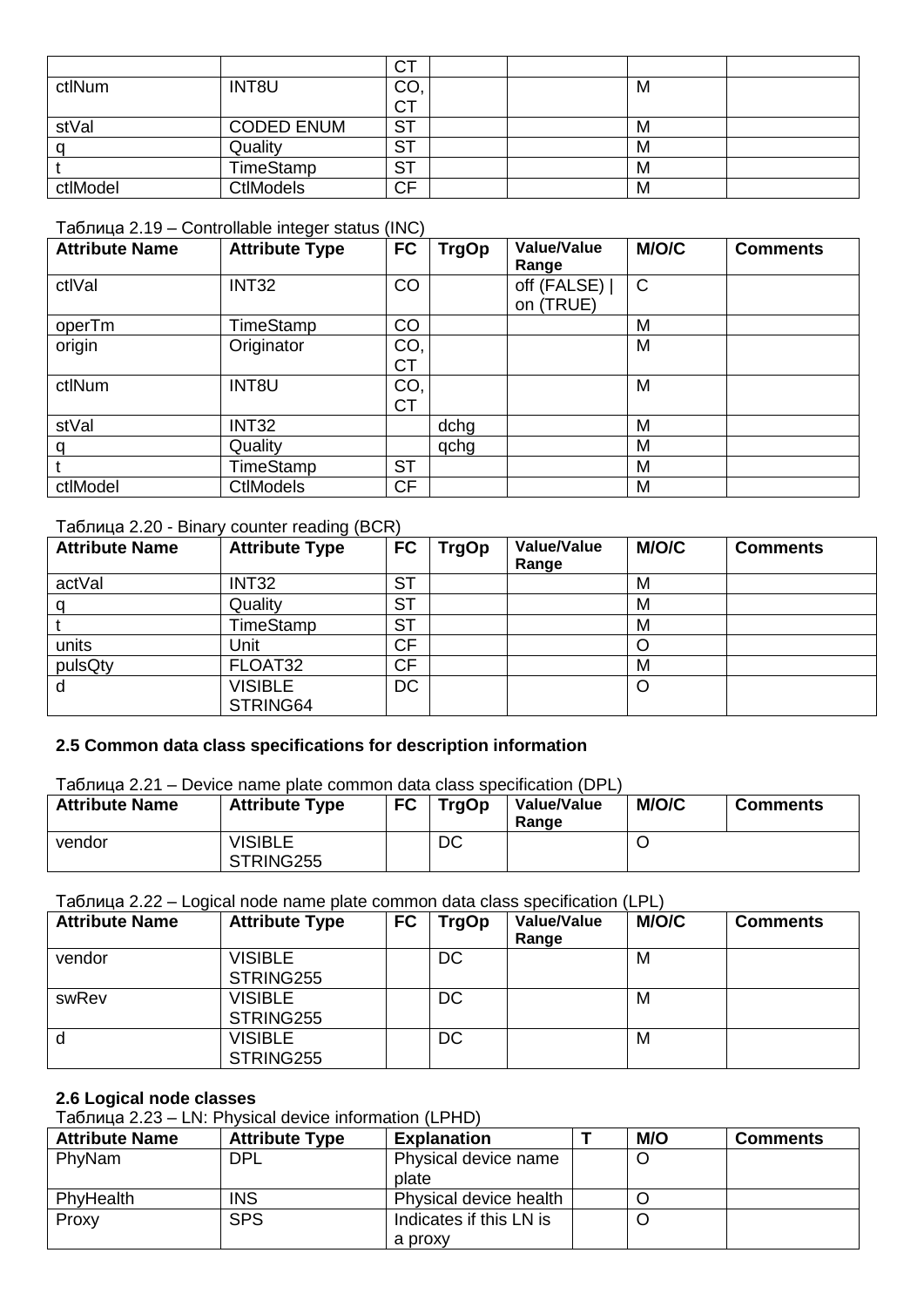### Таблица 2.24 – Common Logical Node

| <b>Attribute Name</b> | <b>Attribute Type</b> | <b>Explanation</b> |  | M/O | <b>Comments</b> |  |  |
|-----------------------|-----------------------|--------------------|--|-----|-----------------|--|--|
| Mod                   | <b>INC</b>            | Mode               |  | M   |                 |  |  |
| <b>Beh</b>            | <b>INS</b>            | <b>Behaviour</b>   |  | M   |                 |  |  |
| Health                | <b>INS</b>            | Health             |  | M   |                 |  |  |
| <b>NamPlt</b>         | PL                    | Name plate         |  | M   |                 |  |  |

### Таблица 2.25 – LN: Logical node zero (LLNO)

| <b>Attribute Name</b> | <b>Attribute Type</b> | <b>Explanation</b>   | M/O | <b>Comments</b> |
|-----------------------|-----------------------|----------------------|-----|-----------------|
|                       |                       | LN shall inherit all | M   |                 |
|                       |                       | Mandatory Data from  |     |                 |
|                       |                       | Common Logical       |     |                 |
|                       |                       | Node Class           |     |                 |

### Таблица 2.26 – LN: Switch controller (CSWI)

| <b>Attribute Name</b> | <b>Attribute Type</b> | <b>Explanation</b>   | M/O | <b>Comments</b> |
|-----------------------|-----------------------|----------------------|-----|-----------------|
|                       |                       | LN shall inherit all | M   |                 |
|                       |                       | Mandatory Data from  |     |                 |
|                       |                       | Common Logical       |     |                 |
|                       |                       | Node Class           |     |                 |
| Pos                   | <b>DPC</b>            | Switch, general      | М   |                 |

### Таблица 2.27 – LN: Generic process I/O (GGIO)

| <b>Attribute Name</b> | <b>Attribute Type</b> | <b>Explanation</b>   | M/O | <b>Comments</b> |
|-----------------------|-----------------------|----------------------|-----|-----------------|
|                       |                       | LN shall inherit all | M   |                 |
|                       |                       | Mandatory Data from  |     |                 |
|                       |                       | Common Logical       |     |                 |
|                       |                       | <b>Node Class</b>    |     |                 |
| Ind 116               | <b>SPS</b>            | General indication   | M   |                 |
|                       |                       | (binary input)       |     |                 |
| Ind $1.8$             | <b>DPS</b>            | General indication   |     |                 |
|                       |                       | (binary input)       |     |                 |

### Таблица 2.28 – LN: Metering(MMTR)

| <b>Attribute Name</b> | <b>Attribute Type</b> | <b>Explanation</b>   | Т | M/O     | <b>Comments</b> |
|-----------------------|-----------------------|----------------------|---|---------|-----------------|
|                       |                       | LN shall inherit all |   | M       |                 |
|                       |                       | Mandatory Data from  |   |         |                 |
|                       |                       | Common Logical       |   |         |                 |
|                       |                       | Node Class           |   |         |                 |
| SupWh                 | <b>BCR</b>            | Real energy supply   |   | M       |                 |
| SupVArh               | <b>BCR</b>            | Reactive energy      |   | M       |                 |
|                       |                       | supply               |   |         |                 |
| <b>DmdWh</b>          | <b>BCR</b>            | Real energy demand   |   | M       |                 |
| <b>DmdVArh</b>        | <b>BCR</b>            | Reactive energy      |   | M       |                 |
|                       |                       | demand               |   |         |                 |
| SupWhL                | <b>BCR</b>            | Real energy          |   | $\circ$ |                 |
|                       |                       | supplyloss           |   |         |                 |
| SupVArhL              | <b>BCR</b>            | Reactive energy      |   | $\circ$ |                 |
|                       |                       | supply loss          |   |         |                 |
| <b>DmdWhL</b>         | <b>BCR</b>            | Real energy demand   |   | $\circ$ |                 |
|                       |                       | loss                 |   |         |                 |
| <b>DmdVArhL</b>       | <b>BCR</b>            | Reactive energy      |   | $\circ$ |                 |
|                       |                       | demand loss          |   |         |                 |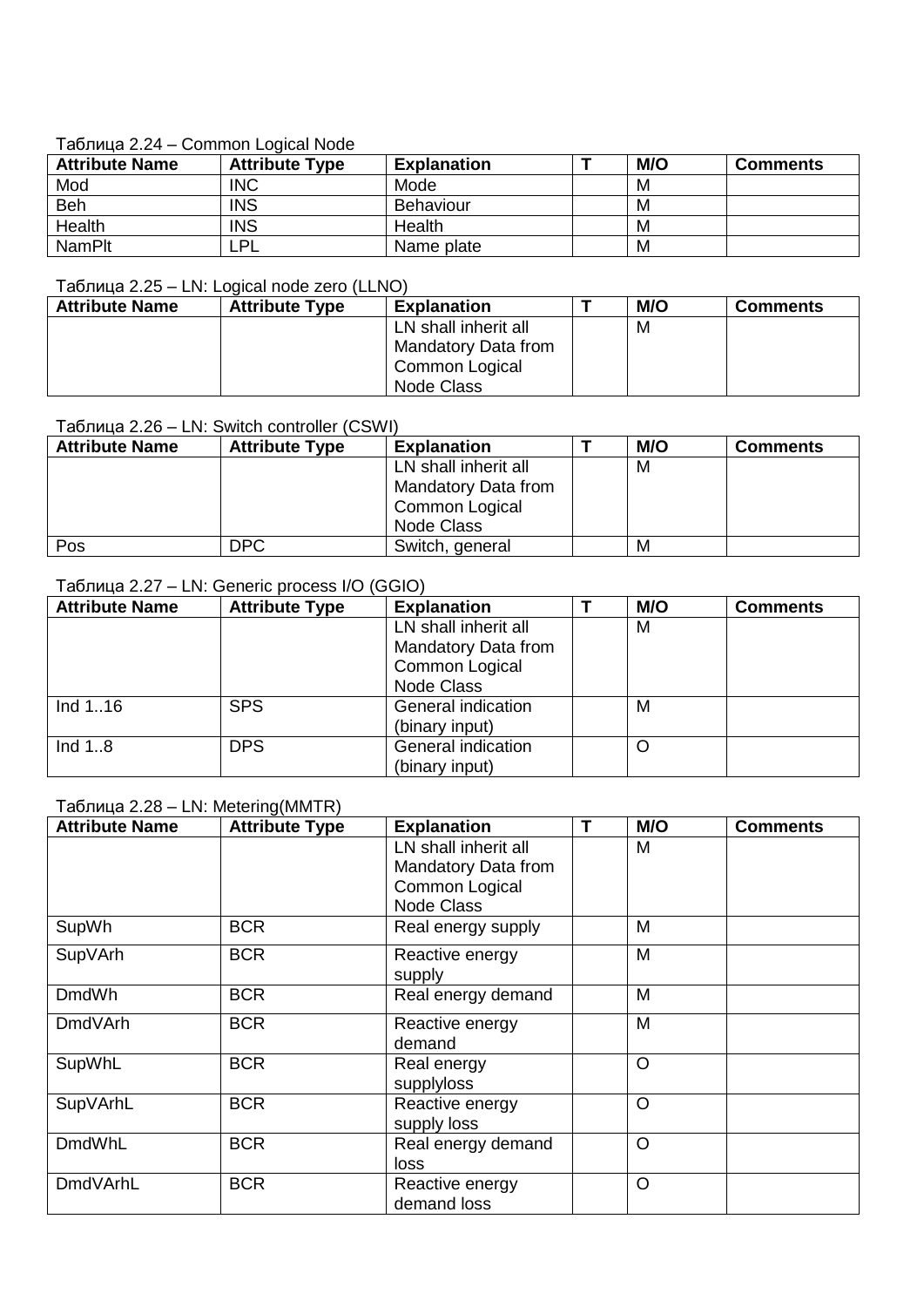Таблица 2.29 – LN: Measurement (MMXU)

| <b>Attribute Name</b> | <b>Attribute Type</b>  | <b>Explanation</b>          | T | M/O            | <b>Comments</b> |
|-----------------------|------------------------|-----------------------------|---|----------------|-----------------|
|                       |                        | LN shall inherit all        |   | M              |                 |
|                       |                        | Mandatory Data from         |   |                |                 |
|                       |                        | Common Logical              |   |                |                 |
|                       |                        | Node Class                  |   |                |                 |
| <b>TotW</b>           | <b>MV</b>              | <b>Total Active Power</b>   |   | M              |                 |
|                       |                        | (Total P)                   |   |                |                 |
| TotVAr                | <b>MV</b>              | <b>Total Reactive Power</b> |   | M              |                 |
|                       |                        | (Total Q)                   |   |                |                 |
| <b>TotVA</b>          | $\overline{\text{MV}}$ | <b>Total Apparent Power</b> |   | $\overline{M}$ |                 |
|                       |                        | (Total S)                   |   |                |                 |
| <b>TotPF</b>          | <b>MV</b>              | Average Power factor        |   | M              |                 |
|                       |                        | (Total PF)                  |   |                |                 |
| <b>TotPhV</b>         | <b>MV</b>              | Average Phase to            |   | M              |                 |
|                       |                        | ground voltages (Total      |   |                |                 |
|                       |                        | PhV)                        |   |                |                 |
| <b>TotPPV</b>         | <b>MV</b>              | Average Phase to            |   | M              |                 |
|                       |                        | phase voltages (Total       |   |                |                 |
|                       |                        | PhV)                        |   |                |                 |
| <b>TotA</b>           | <b>MV</b>              | Average current (Total      |   | M              |                 |
|                       |                        | $\vert$                     |   |                |                 |
| Hz                    | <b>MV</b>              | Frequency                   |   | M              |                 |
| <b>PPV</b>            | <b>DEL</b>             | Phase to phase              |   | M              |                 |
|                       |                        | voltages (VL1VL2, )         |   |                |                 |
| PhV                   | <b>WYE</b>             | Phase to ground             |   | M              |                 |
|                       |                        | voltages (VL1ER, )          |   |                |                 |
| A                     | <b>WYE</b>             | Phase currents (IL1,        |   | M              |                 |
|                       |                        | IL2, IL3)                   |   |                |                 |
| $\overline{W}$        | <b>WYE</b>             | Phase active power          |   | M              |                 |
|                       |                        | (P)                         |   |                |                 |
| VAr                   | <b>WYE</b>             | Phase reactive power        |   | M              |                 |
|                       |                        | (Q)                         |   |                |                 |
| VA                    | <b>WYE</b>             | Phase apparent              |   | M              |                 |
|                       |                        | power (S)                   |   |                |                 |
| PF                    | <b>WYE</b>             | Phase power factor          |   | M              |                 |

### Таблица 2.30 – LN: Circuit breaker XCBR

| <b>Attribute Name</b> | <b>Attribute Type</b> | <b>Explanation</b>     | M/O     | <b>Comments</b> |
|-----------------------|-----------------------|------------------------|---------|-----------------|
|                       |                       | LN shall inherit all   | M       |                 |
|                       |                       | Mandatory Data from    |         |                 |
|                       |                       | Common Logical         |         |                 |
|                       |                       | <b>Node Class</b>      |         |                 |
| <b>Loc</b>            | <b>SPS</b>            | Local operation (local | O       |                 |
|                       |                       | means with-out         |         |                 |
|                       |                       | substation automation  |         |                 |
|                       |                       | communication,         |         |                 |
|                       |                       | hardwired direct       |         |                 |
|                       |                       | control)               |         |                 |
| OpCnt                 | <b>INS</b>            | Operation counter      | $\circ$ |                 |
| Pos                   | <b>DPC</b>            | Switch position        | M       |                 |
| <b>BlkOpn</b>         | <b>SPC</b>            | <b>Block opening</b>   | O       |                 |
| <b>BIkCIs</b>         | <b>SPC</b>            | <b>Block closing</b>   | O       |                 |
| <b>CBOpCap</b>        | <b>INS</b>            | Circuit breaker        | $\circ$ |                 |
|                       |                       | operating capability   |         |                 |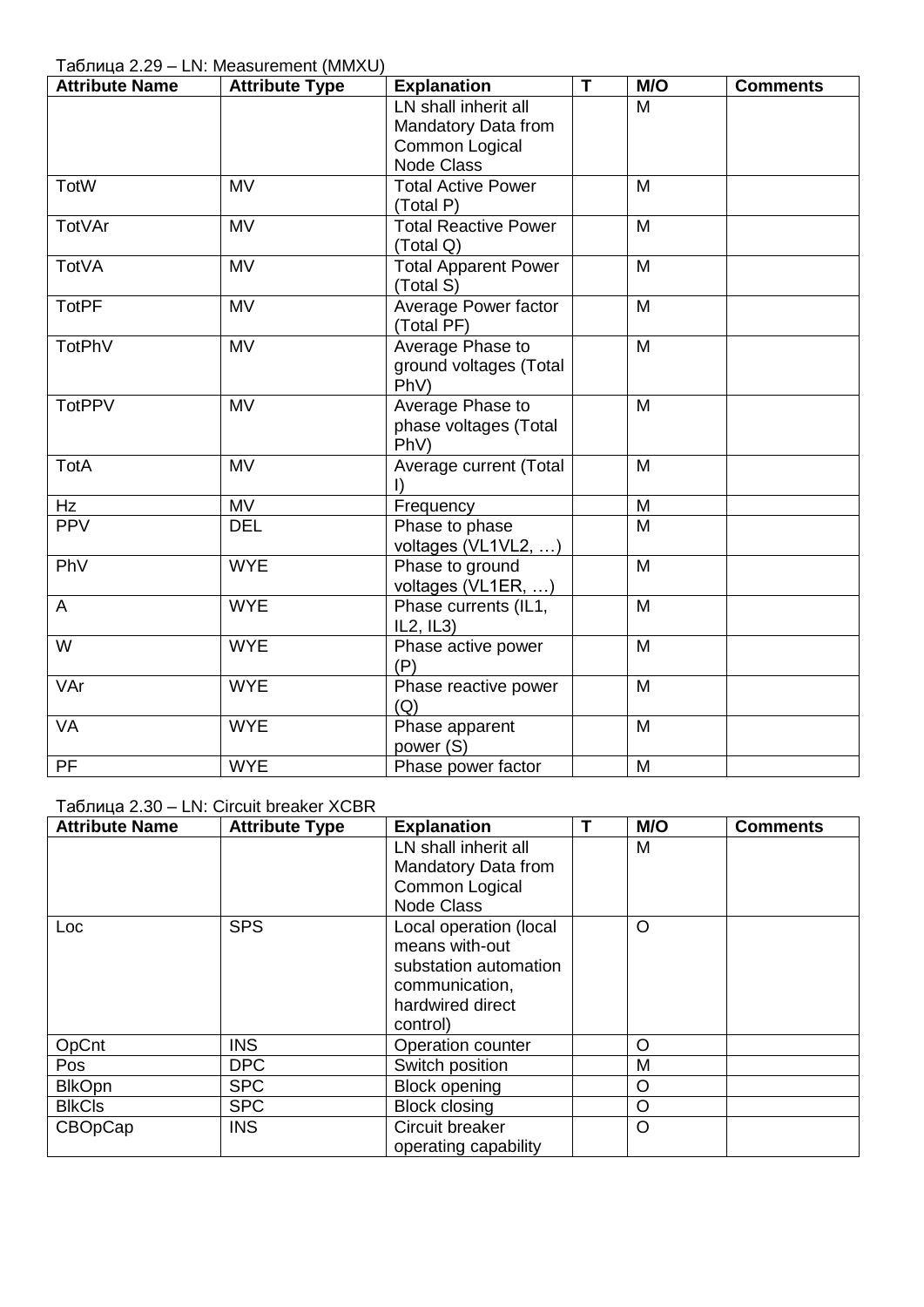## Таблица 2.31 – LN: Circuit switch XSWI

| <b>Attribute Name</b> | <b>Attribute Type</b> | <b>Explanation</b>   | M/O     | <b>Comments</b> |
|-----------------------|-----------------------|----------------------|---------|-----------------|
|                       | LN shall inherit all  |                      | M       |                 |
|                       | <b>Mandatory Data</b> |                      |         |                 |
|                       | from Common           |                      |         |                 |
|                       | Logical Node Class    |                      |         |                 |
| Loc                   | <b>SPS</b>            | Local operation      | O       |                 |
| OpCnt                 | <b>INS</b>            | Operation counter    | O       |                 |
| Pos                   | <b>DPC</b>            | Switch position      | M       |                 |
| <b>BlkOpn</b>         | <b>SPC</b>            | <b>Block opening</b> | O       |                 |
| <b>BIkCIs</b>         | <b>SPC</b>            | <b>Block closing</b> | O       |                 |
| SwTyp                 | <b>INS</b>            | Switch type          | $\circ$ |                 |
| SwOpCap               | <b>INS</b>            | Switch operating     | $\circ$ |                 |
|                       |                       | capability           |         |                 |

Таблица 2.32 – LN: Harmonics (MHAI)

| <b>Attribute Name</b> | <b>Attribute Type</b> | <b>Explanation</b>     | T | M/O     | <b>Comments</b> |
|-----------------------|-----------------------|------------------------|---|---------|-----------------|
|                       | LN shall inherit all  |                        |   | M       |                 |
|                       | Mandatory<br>Data     |                        |   |         |                 |
|                       | Common<br>from        |                        |   |         |                 |
|                       | Logical Node Class    |                        |   |         |                 |
| HA                    | <b>HWYE</b>           | of<br>Sequence         |   | M       |                 |
|                       |                       | harmonics current      |   |         |                 |
| <b>HPhV</b>           | <b>HWYE</b>           | <b>of</b><br>Sequence  |   | M       |                 |
|                       |                       | harmonics voltages     |   |         |                 |
| <b>HA</b>             | <b>HWYE</b>           | Sequence<br>0f         |   | M       |                 |
|                       |                       | coefficients harmonics |   |         |                 |
|                       |                       | current                |   |         |                 |
| <b>HPhV</b>           | <b>HWYE</b>           | <b>of</b><br>Sequence  |   | M       |                 |
|                       |                       | coefficients harmonics |   |         |                 |
|                       |                       | voltages               |   |         |                 |
| Ang                   | <b>HWYE</b>           | Sequence of angles     |   | O       |                 |
|                       |                       | between voltages and   |   |         |                 |
|                       |                       | currents               |   |         |                 |
| <b>ThdA</b>           | <b>WYE</b>            | <b>Current THD</b>     |   | $\circ$ |                 |
| ThdV                  | <b>WYE</b>            | Voltage THD            |   | $\circ$ |                 |
| Hz                    | MV                    | Frequency              |   | M       |                 |

Таблица 2.33 – LN: Sequence and imbalance (MSQI)

| <b>Attribute Name</b> | <b>Attribute Type</b> | <b>Explanation</b>     | T | M/O     | <b>Comments</b> |
|-----------------------|-----------------------|------------------------|---|---------|-----------------|
|                       | LN shall inherit all  |                        |   | M       |                 |
|                       | Mandatory<br>Data     |                        |   |         |                 |
|                       | from<br>Common        |                        |   |         |                 |
|                       | Logical Node Class    |                        |   |         |                 |
| SeqV                  | <b>SEQ</b>            | Positive, negative and |   | M       |                 |
|                       |                       | zerosequence voltage   |   |         |                 |
| SeqA                  | <b>SEQ</b>            | Positive, negative and |   | M       |                 |
|                       |                       | zerosequence current   |   |         |                 |
| ImbNgV                | <b>MV</b>             | Imbalance negative     |   | $\circ$ |                 |
|                       |                       | sequencevoltage        |   |         |                 |
| <b>ImbZroV</b>        | <b>MV</b>             | Imbalance<br>zero      |   | $\circ$ |                 |
|                       |                       | sequence voltage       |   |         |                 |
| ImbNgA                | <b>MV</b>             | Imbalance negative     |   | $\circ$ |                 |
|                       |                       | sequence current       |   |         |                 |
| <b>ImbZroA</b>        | <b>MV</b>             | Imbalance<br>zero      |   | $\circ$ |                 |
|                       |                       | sequence current       |   |         |                 |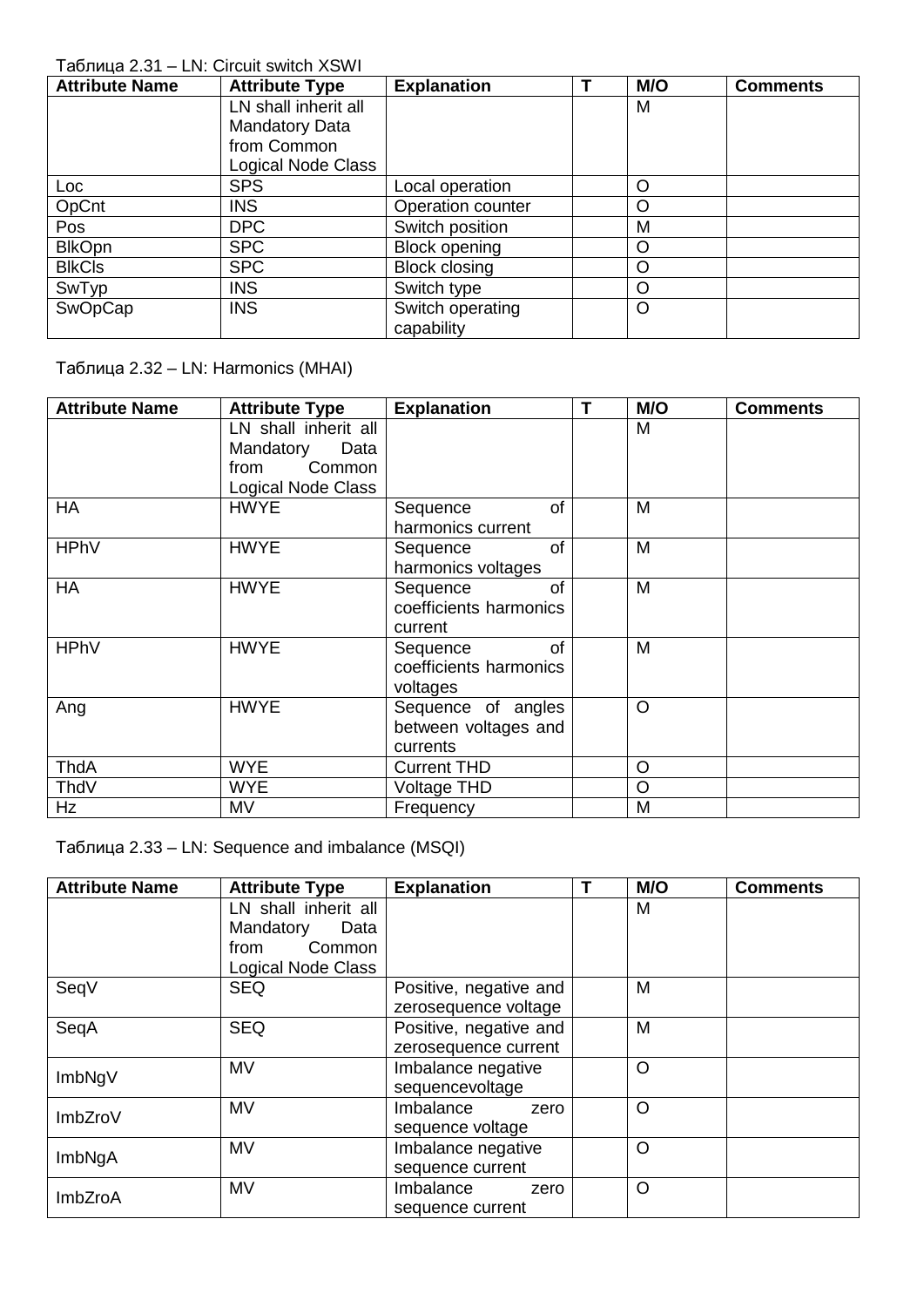# **3. PICS – Protocol Implementation Conformance Statement**

## Таблица 3.1 – A-Profile support

| <b>Profile</b> | <b>Profile</b>   | <b>Client/Subscriber</b> | <b>Server/Publisher</b> | <b>Comments</b>           |
|----------------|------------------|--------------------------|-------------------------|---------------------------|
|                | description Type |                          |                         |                           |
| A <sub>1</sub> | Client/server    |                          | Yes                     |                           |
| A2             | GOOSE/GSE        |                          | Yes                     | SendGOOSEMessage only     |
|                | Management       |                          |                         |                           |
| A <sub>3</sub> | <b>GSSE</b>      |                          |                         |                           |
| A4             | Fime sync        | Yes                      |                         | SNTP (RFC 2030, RFC 4330) |

Таблица 3.2 –T-Profile support

| <b>Profile</b> | <b>Profile</b><br>description Type | <b>Client/Subscriber</b> | Server/Publisher | <b>Comments</b> |
|----------------|------------------------------------|--------------------------|------------------|-----------------|
|                | <b>TCP/IP</b>                      |                          | Yes              |                 |
| T <sub>2</sub> | <b>OSIT</b>                        |                          |                  |                 |
| T <sub>3</sub> | GOOSE/GSE                          |                          | Yes              |                 |
| T <sub>4</sub> | <b>GSSET</b>                       |                          |                  |                 |
| T <sub>5</sub> | Time sync                          | Yes                      |                  |                 |

Таблица 3.3 – MMS service supported conformance

| <b>MMS service supported CBB</b> |                         |                 |
|----------------------------------|-------------------------|-----------------|
| <b>Base</b>                      | M/O/C/I                 | <b>Comments</b> |
| <b>Status</b>                    | M                       | Supported       |
| getNameList                      | $\overline{\text{C}}$   | Supported       |
| identify                         | $\overline{\mathsf{M}}$ | Supported       |
| rename                           | O                       | Supported       |
| read                             | $\overline{\text{C}}$   | Supported       |
| write                            | $\overline{\text{C}}$   | Supported       |
| getVariableAccessAttributes      | $\overline{\text{C}}$   | Supported       |
| defineNamedVariable              | O                       | Supported       |
| defineScatteredAccess            |                         |                 |
| getScatteredAccessAttributes     |                         |                 |
| deleteVariableAccess             | $\overline{O}$          | Supported       |
| defineNamedVariableList          | O                       | Supported       |
| getNamedVariableListAttributes   | $\overline{\text{C}}$   | Supported       |
| deleteNamedVariableList          | $\overline{\text{c}}$   | Supported       |
| defineNamedType                  | $\overline{O}$          |                 |
| getNamedTypeAttributes           |                         |                 |
| deleteNamedType                  |                         |                 |
| input                            |                         |                 |
| output                           |                         |                 |
| takeControl                      |                         |                 |
| relinquishControl                |                         |                 |
| defineSemaphore                  |                         |                 |
| deleteSemaphore                  |                         |                 |
| reportPoolSemaphoreStatus        |                         |                 |
| reportSemaphoreStatus            |                         |                 |
| initiateDownloadSequence         |                         |                 |
| downloadSegment                  |                         |                 |
| terminateDownloadSequence        |                         |                 |
| initiateUploadSequence           |                         |                 |
| uploadSegment                    |                         |                 |
| terminateUploadSequence          |                         |                 |
| requestDomainDownload            |                         |                 |
| requestDomainUpload              |                         |                 |
| loadDomainContent                |                         | Supported       |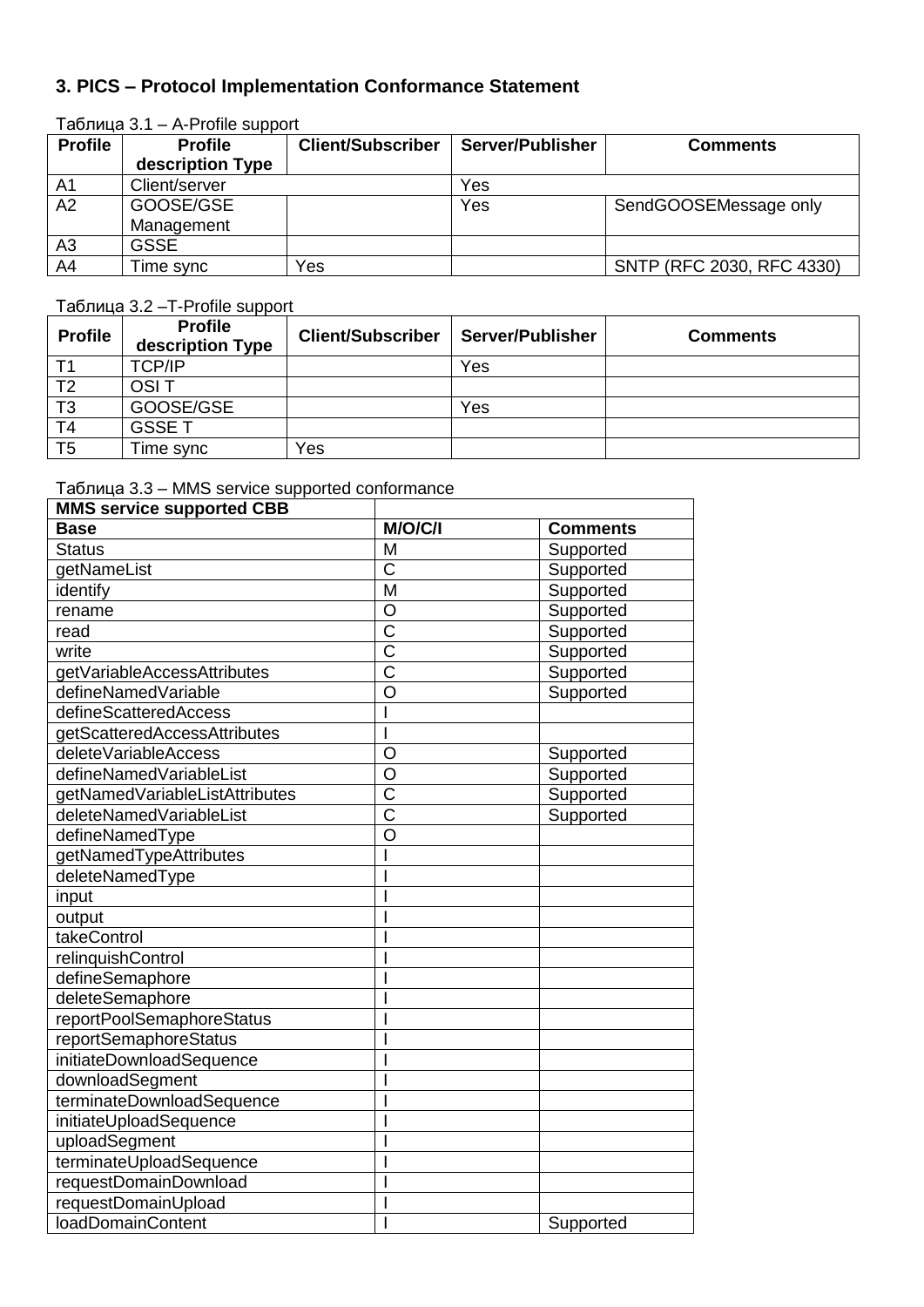| storeDomainContent                                       |                            | Supported |
|----------------------------------------------------------|----------------------------|-----------|
| deleteDomain                                             |                            |           |
| getDomainAttributes                                      | С                          | Supported |
| createProgramInvocation                                  |                            |           |
| deleteProgramInvocation                                  |                            |           |
| start                                                    |                            |           |
| stop                                                     |                            |           |
| resume                                                   |                            |           |
| reset                                                    |                            |           |
| kill                                                     |                            |           |
| getProgramInvocationAttrib-utes                          |                            |           |
| obtainFile                                               | C                          | Supported |
| defineEventCondition                                     |                            |           |
| deleteEventCondition                                     |                            |           |
| getEventConditionAttributes                              |                            |           |
| reportEventConditionStatus                               |                            |           |
| alterEventConditionMonitoring                            |                            |           |
| triggerEvent                                             |                            |           |
| defineEventAction                                        |                            |           |
| deleteEventAction                                        |                            |           |
| alterEventEnrollment                                     |                            |           |
| reportEventEnrollmentStatus                              |                            |           |
| getEventEnrollmentAttributes                             |                            |           |
| acknowledgeEventNotification                             |                            |           |
| getAlarmSummary                                          |                            |           |
| getAlarmEnrollmentSummary                                |                            |           |
| readJournal                                              | С                          |           |
| writeJournal                                             | O                          |           |
| initializeJournal                                        | С                          |           |
| reportJournalStatus                                      |                            |           |
| createJournal                                            |                            |           |
| deleteJournal                                            |                            |           |
| fileOpen                                                 | С                          | Supported |
| fileRead                                                 | $\overline{\text{c}}$      | Supported |
| fileClose                                                | С                          | Supported |
| fileRename                                               |                            |           |
| fileDelete                                               | C                          |           |
| fileDirectory                                            | C                          | Supported |
| unsolicitedStatus                                        |                            |           |
| informationReport                                        | С                          | Supported |
| eventNotification                                        |                            |           |
| attachToEventCondition                                   |                            |           |
| attachToSemaphore                                        |                            |           |
| conclude                                                 | M                          | Supported |
| cancel                                                   | M                          | Supported |
|                                                          | C                          |           |
| getDataExchangeAttributes<br>exchangeData                | $\overline{\text{C}}$      |           |
| defineAccessControlList                                  | $\overline{\mathsf{C}}$    |           |
|                                                          |                            |           |
| getAccessControlListAttributes                           | C<br>$\overline{\text{C}}$ |           |
| reportAccessControlledObjects<br>deleteAccessControlList | $\overline{\text{C}}$      |           |
|                                                          | $\overline{\text{C}}$      |           |
| alterAccessControl                                       | C                          |           |
| reconfigureProgramInvocation                             |                            |           |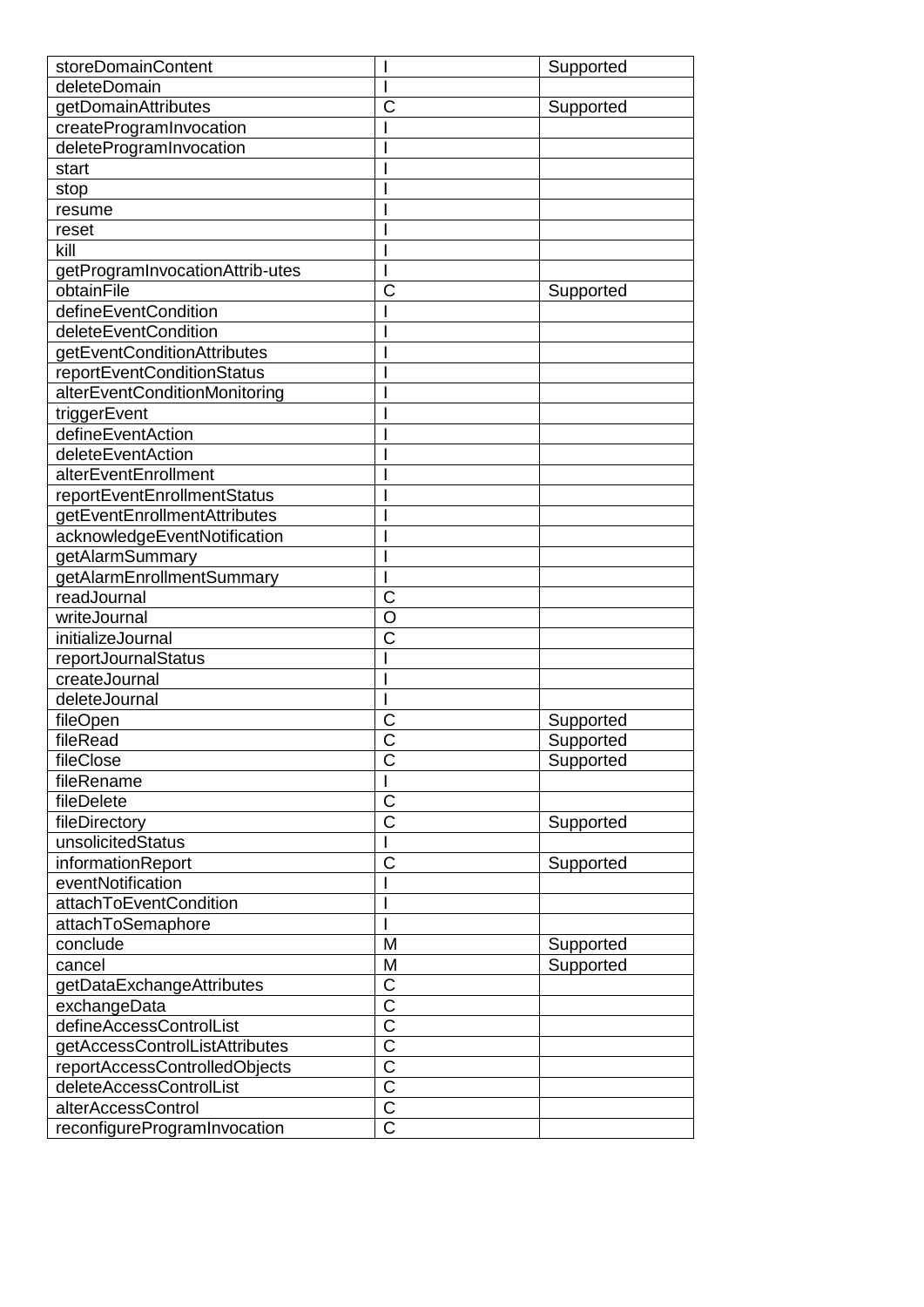## Таблица 3.4 – GOOSE conformance statement

| <b>GOOSE service supported</b>    | <b>Subscriber</b> | <b>Publisher</b> | <b>Comments</b> |
|-----------------------------------|-------------------|------------------|-----------------|
| <b>CBB</b>                        |                   |                  |                 |
| <b>GOOSE Services</b>             |                   |                  |                 |
| SendGOOSEMessage                  |                   | М                | Supported       |
| GetGoReference                    |                   |                  | Supported       |
| <b>GetGOOSEElementNumber</b>      |                   |                  | Supported       |
| <b>GetGoCBValues</b>              |                   |                  | Supported       |
| <b>SetGoCBValues</b>              |                   |                  | Supported       |
| <b>GSENotSupported</b>            |                   |                  |                 |
| <b>GOOSE Control Block (GoCB)</b> |                   |                  |                 |

4. PIXIT – Protocol Implementation Extra Information for Testing

Таблица 4.1 – Association model

| <b>Item</b>                        | <b>Value/Comments</b>            |
|------------------------------------|----------------------------------|
| Maximum simultaneous client        | 4, Configurable                  |
| associations                       |                                  |
| <b>TCP Keepalive</b>               | 120 <sub>s</sub>                 |
| Authentication                     | Not supported                    |
| Association parameters             |                                  |
| <b>TSEL</b>                        | 0001, Configurable value         |
| <b>SSEL</b>                        | 0001, Configurable value         |
| <b>PSEL</b>                        | 00000001, Configurable value     |
| AP-Title                           | Not required, ignored if present |
| <b>AE-Qualifier</b>                | Not required, ignored if present |
| Maximum MMS PDU size               | 120000, Configurable             |
| Typical startup time after a power | 5s                               |
| supply interrupt                   |                                  |

### Таблица 4.2 – Server model

| <b>Item</b>                         | <b>Value/Comments</b>       |
|-------------------------------------|-----------------------------|
| Quality bits for analog values (MX) |                             |
| Validity                            | Good   Invalid              |
| OutofRange                          | Not supported               |
| Failure                             | Not supported               |
| Inconsistent                        | Not supported               |
| Source                              | Process                     |
| Other quality bits and values       | Not supported               |
| Quality bits for status values (ST) |                             |
| Validity                            | Good   Invalid              |
| <b>BadReference</b>                 | Not supported               |
| Failure                             | Not supported               |
| Inconsistent                        | Not supported               |
| Inaccurate                          | Not supported               |
| Source                              | Process                     |
| Other quality bits and values       | Not supported               |
| Maximum number of data values in    | Limited only by the MMS PDU |
| Get/SetDataValues requests          | size                        |

Таблица 4.3 – Setting group model

| Item                     | <b>Value/Comments</b> |
|--------------------------|-----------------------|
| Number of setting groups | Not supported         |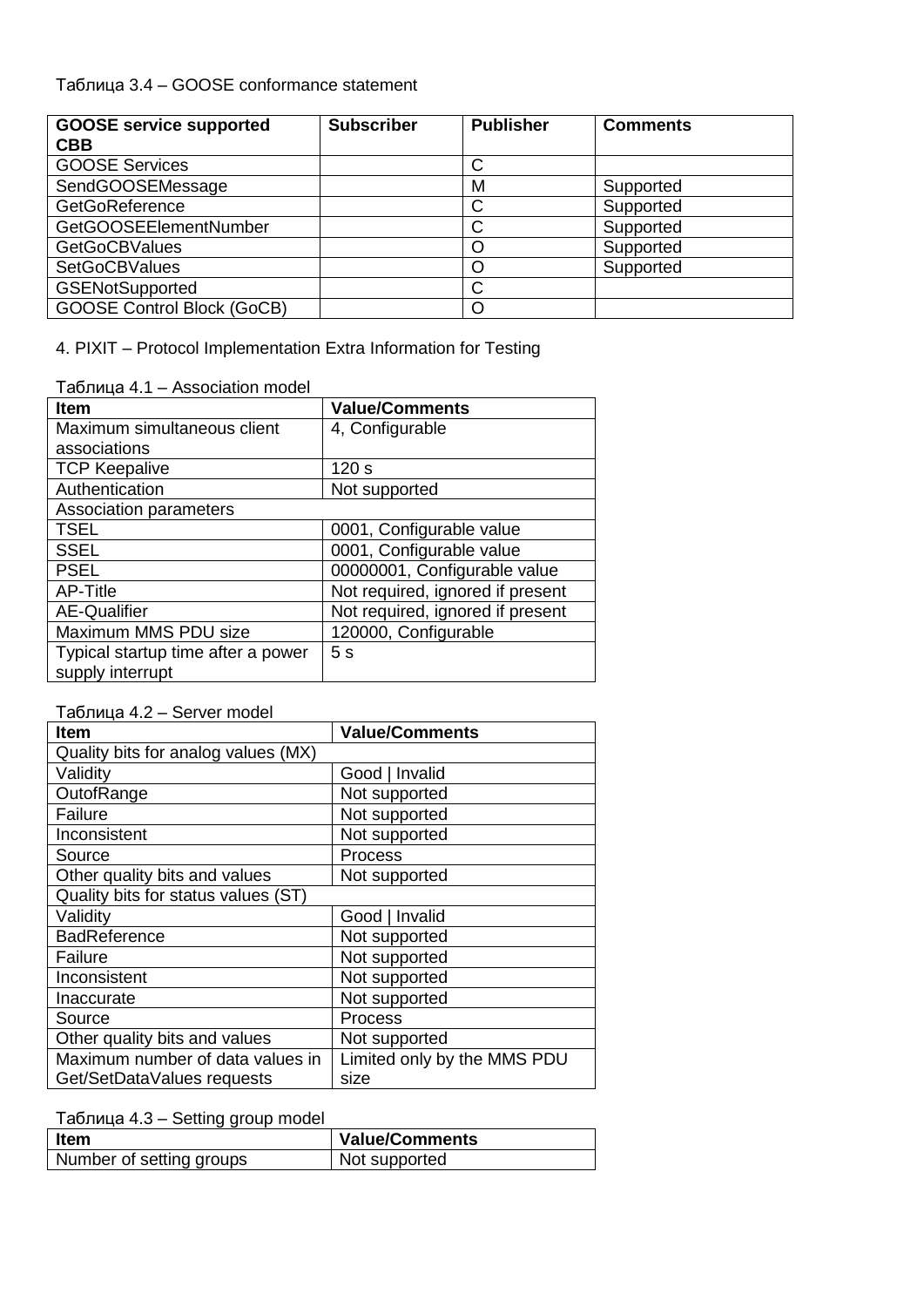### Таблица 4.4 - Dataset members

| Data Set name                   | <b>Value/Comments</b> |
|---------------------------------|-----------------------|
| Predefined Datasets in ICD file | Measurand data:       |
|                                 | BINOM3/LLN0\$mTI      |
|                                 | BINOM3/LLN0\$aTI      |
|                                 | BINOM3/LLN0\$eTI      |
|                                 | BINOM3/LLN0\$hTI      |
|                                 | BINOM3/LLN0\$sysTI    |
|                                 |                       |
|                                 | Status data:          |
|                                 | BINOM3/LLN0\$tsIND    |
|                                 | BINOM3/LLN0\$tsPOS    |
| Maximum number of data          | 40                    |
| elements in one Dataset         |                       |
| Maximum number of persistent    | 20                    |
| Datasets                        |                       |

## Таблица4.5 - Predefined Dataset members

| Data Set name      | <b>Value/Comments</b>                                                            |
|--------------------|----------------------------------------------------------------------------------|
| BINOM3/LLN0\$mTI   | BINOM3/LLN0\$mTI MMXU\$MX\$A\$phsA                                               |
|                    | BINOM3/LLN0\$mTI MMXU\$MX\$A\$phsB                                               |
|                    | BINOM3/LLN0\$mTI MMXU\$MX\$A\$phsC                                               |
|                    | BINOM3/LLN0\$mTI MMXU\$MX\$TotA                                                  |
|                    | BINOM3/LLN0\$mTI MMXU\$MX\$PhV\$phsA                                             |
|                    | BINOM3/LLN0\$mTI MMXU\$MX\$PhV\$phsB                                             |
|                    | BINOM3/LLN0\$mTI MMXU\$MX\$PhV\$phsC                                             |
|                    | BINOM3/LLN0\$mTI MMXU\$MX\$TotPhV                                                |
|                    | BINOM3/LLN0\$mTI MMXU\$MX\$W\$phsA                                               |
|                    | BINOM3/LLN0\$mTI MMXU\$MX\$W\$phsB                                               |
|                    | BINOM3/LLN0\$mTI MMXU\$MX\$W\$phsC                                               |
|                    | BINOM3/LLN0\$mTI MMXU\$MX\$TotW                                                  |
|                    | BINOM3/LLN0\$mTI MMXU\$MX\$VAr\$phsA                                             |
|                    | BINOM3/LLN0\$mTI MMXU\$MX\$VAr\$phsB                                             |
|                    | BINOM3/LLN0\$mTI MMXU\$MX\$VAr\$phsC                                             |
|                    | BINOM3/LLN0\$mTI MMXU\$MX\$TotVAr                                                |
|                    | BINOM3/LLN0\$mTI MMXU\$MX\$VA\$phsA                                              |
|                    | BINOM3/LLN0\$mTI MMXU\$MX\$VA\$phsB                                              |
|                    | BINOM3/LLN0\$mTI MMXU\$MX\$VA\$phsC                                              |
|                    | BINOM3/LLN0\$mTI MMXU\$MX\$TotVA                                                 |
|                    | BINOM3/LLN0\$mTI MMXU\$MX\$PF\$phsA                                              |
|                    | BINOM3/LLN0\$mTI MMXU\$MX\$PF\$phsB                                              |
|                    | BINOM3/LLN0\$mTI MMXU\$MX\$PF\$phsC                                              |
|                    | BINOM3/LLN0\$mTI MMXU\$MX\$TotPF                                                 |
|                    | BINOM3/LLN0\$mTI MMXU\$MX\$PPV\$phsA                                             |
|                    | BINOM3/LLN0\$mTI MMXU\$MX\$PPV\$phsB                                             |
|                    | BINOM3/LLN0\$mTI MMXU\$MX\$PPV\$phsC                                             |
|                    | BINOM3/LLN0\$mTI MMXU\$MX\$TotPPV                                                |
|                    | BINOM3/LLN0\$mTI MMXU\$MX\$Hz                                                    |
| BINOM3/LLN0\$eTI   | BINOM3/LLN0\$eTI MMTR1\$ST\$DmdVArh                                              |
|                    | BINOM3/LLN0\$eTI MMTR1\$ST\$DmdWh                                                |
|                    | BINOM3/LLN0\$eTI MMTR1\$ST\$SupVArh                                              |
|                    | BINOM3/LLN0\$eTI MMTR1\$ST\$SupWh                                                |
| BINOM3/LLN0\$tsInd | BINOM3/LLN0\$ tsIND<br>GGIO1\$ST\$Ind1                                           |
|                    | BINOM3/LLN0\$ tsIND<br>GGIO1\$ST\$Ind2                                           |
|                    | BINOM3/LLN0\$ tsIND<br>GGIO1\$ST\$Ind3                                           |
|                    | BINOM3/LLN0\$ tsIND<br>GGIO1\$ST\$Ind4                                           |
|                    | BINOM3/LLN0\$ tsIND<br>GGIO1\$ST\$Ind5<br>GGIO1\$ST\$Ind6<br>BINOM3/LLN0\$ tsIND |
|                    | GGIO1\$ST\$Ind7<br>BINOM3/LLN0\$ tsIND                                           |
|                    |                                                                                  |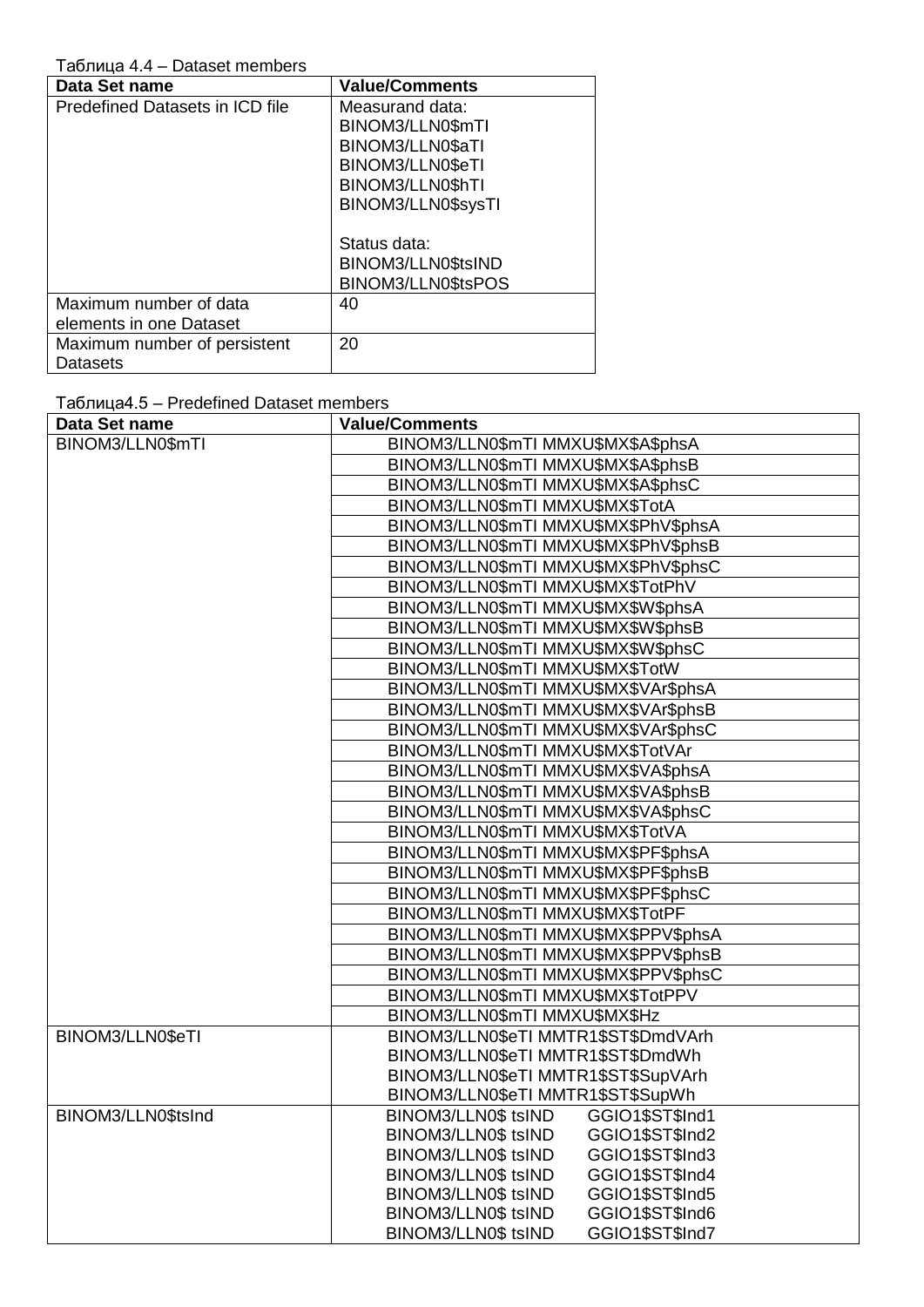|                    | BINOM3/LLN0\$ tsIND | GGIO1\$ST\$Ind8            |
|--------------------|---------------------|----------------------------|
|                    | BINOM3/LLN0\$ tsIND | GGIO1\$ST\$Ind9            |
|                    | BINOM3/LLN0\$ tsIND | GGIO1\$ST\$Ind10           |
|                    | BINOM3/LLN0\$ tsIND | GGIO1\$ST\$Ind11           |
|                    | BINOM3/LLN0\$ tsIND | GGIO1\$ST\$Ind12           |
|                    | BINOM3/LLN0\$ tsIND | GGIO1\$ST\$Ind13           |
|                    | BINOM3/LLN0\$ tsIND | GGIO1\$ST\$Ind14           |
|                    | BINOM3/LLN0\$ tsIND | GGIO1\$ST\$Ind15           |
|                    | BINOM3/LLN0\$ tsIND | GGIO1\$ST\$Ind16           |
| BINOM3/LLN0\$sysTI | BINOM3/LLN0\$sysTI  | MSQI\$MX\$SeqA             |
|                    | BINOM3/LLN0\$sysTI  | MSQI\$MX\$SeqV             |
| BINOM3/LLN0\$hTI   | BINOM3/LLN0\$hTI    | MHAI1\$MX\$HA\$phsAHar     |
|                    | BINOM3/LLN0\$hTI    | MHAI1\$MX\$HA\$phsBHar     |
|                    | BINOM3/LLN0\$hTI    | MHAI1\$MX\$HA\$phsCHar     |
|                    | BINOM3/LLN0\$hTI    | MHAI1\$MX\$HPhV\$phsAHar   |
|                    | BINOM3/LLN0\$hTI    | MHAI1\$MX\$HPhV\$phsBHar   |
|                    | BINOM3/LLN0\$hTI    | MHAI1\$MX\$HPhV\$phsCHar   |
|                    | BINOM3/LLN0\$hTI    | MHAI1\$MX\$HW\$phsAHar     |
|                    | BINOM3/LLN0\$hTI    | MHAI1\$MX\$HW\$phsBHar     |
|                    | BINOM3/LLN0\$hTI    | MHAI1\$MX\$HW\$phsCHar     |
|                    |                     | MHAI1\$MX\$HVAr\$phsAHar   |
|                    | BINOM3/LLN0\$hTI    |                            |
|                    | BINOM3/LLN0\$hTI    | MHAI1\$MX\$HVAr\$phsBHar   |
|                    | BINOM3/LLN0\$hTI    | MHAI1\$MX\$HVAr\$phsCHar   |
|                    | BINOM3/LLN0\$hTI    | MHAI1\$MX\$HVA\$phsAHar    |
|                    | BINOM3/LLN0\$hTI    | MHAI1\$MX\$HVA\$phsBHar    |
|                    | BINOM3/LLN0\$hTI    | MHAI1\$MX\$HVA\$phsCHar    |
| BINOM3/LLN0\$aTI   | BINOM3/LLN0\$aTI    | QVDV1\$MX\$PhVDevPs\$phsA  |
|                    | BINOM3/LLN0\$aTI    | QVDV1\$MX\$PhVDevPs\$phsB  |
|                    | BINOM3/LLN0\$aTI    | QVDV1\$MX\$PhVDevPs\$phsC  |
|                    | BINOM3/LLN0\$aTI    | QVDV1\$MX\$PhVDevNg\$phsA  |
|                    | BINOM3/LLN0\$aTI    | QVDV1\$MX\$PhVDevNg\$phsB  |
|                    | BINOM3/LLN0\$aTI    | QVDV1\$MX\$PhVDevNg\$phsC  |
|                    | BINOM3/LLN0\$aTI    | QVDV1\$MX\$PPVDevPs\$phsAB |
|                    | BINOM3/LLN0\$aTI    | QVDV1\$MX\$PPVDevPs\$phsBC |
|                    | BINOM3/LLN0\$aTI    | QVDV1\$MX\$PPVDevPs\$phsCA |
|                    | BINOM3/LLN0\$aTI    | QVDV1\$MX\$PPVDevNg\$phsAB |
|                    | BINOM3/LLN0\$aTI    | QVDV1\$MX\$PPVDevNg\$phsBC |
|                    | BINOM3/LLN0\$aTI    | QVDV1\$MX\$PPVDevNg\$phsCA |
|                    | BINOM3/LLN0\$aTI    | QVDV1\$MX\$PhVHCff\$phsA   |
|                    | BINOM3/LLN0\$aTI    | QVDV1\$MX\$PhVHCff\$phsB   |
|                    | BINOM3/LLN0\$aTI    | QVDV1\$MX\$PhVHCff\$phsC   |
|                    | BINOM3/LLN0\$aTI    | QVDV1\$MX\$DQ0Imbff\$c1    |
|                    | BINOM3/LLN0\$aTI    | QVDV1\$MX\$DQ0Imbff\$c2    |
|                    | BINOM3/LLN0\$aTI    | QVDV1\$MX\$DQ0Imbff\$c3    |
|                    | BINOM3/LLN0\$aTI    | QVEV1\$MX\$VDipNum         |
|                    | BINOM3/LLN0\$aTI    | QVEV1\$MX\$VDipTms         |
|                    | BINOM3/LLN0\$aTI    | QVEV1\$MX\$VDipVal         |
|                    | BINOM3/LLN0\$aTI    | QVEV1\$MX\$VSwellNum       |
|                    | BINOM3/LLN0\$aTI    | QVEV1\$MX\$VSwellTms       |
|                    | BINOM3/LLN0\$aTI    | QVEV1\$MX\$VSwellCff       |
|                    | BINOM3/LLN0\$aTI    | QVEV1\$MX\$VIntrNum        |
|                    | BINOM3/LLN0\$aTI    | QVEV1\$MX\$VIntrTms        |
|                    | BINOM3/LLN0\$aTI    | QVEV1\$MX\$VIntrVal        |
|                    | BINOM3/LLN0\$aTI    | QVEV1\$ST\$DipStr          |
|                    | BINOM3/LLN0\$aTI    | QVEV1\$ST\$SwellStr        |
|                    | BINOM3/LLN0\$aTI    | QVEV1\$ST\$IntrStr         |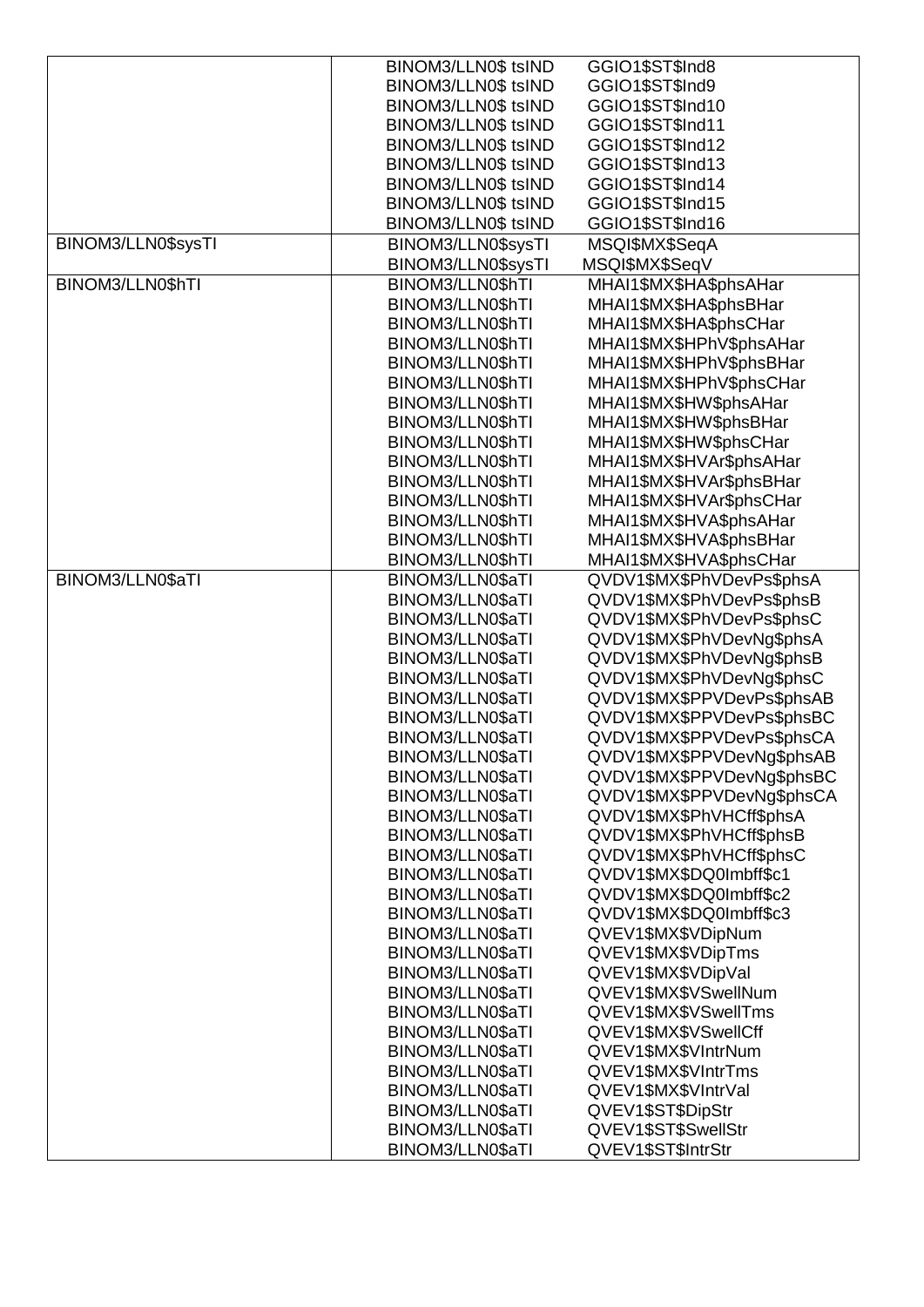Таблица 4.6 – Reporting model

| <b>Item</b>                   | <b>Value/Comments</b>               |
|-------------------------------|-------------------------------------|
| Predefined RCBs in ICD file   | Number of RCB instances $= 1$ (non- |
|                               | indexed RCBs)                       |
| Support of trigger conditions |                                     |
| Integrity                     | Supported                           |
| Data change                   | Supported                           |
| Data update                   | Supported                           |
| Quality change                | Supported                           |
| General interrogation         | Supported                           |
| Support of optional fields    |                                     |
| Sequence number               | Supported, default = FALSE          |
| Report time-stamp             | Supported, default = FALSE          |
| Reason for inclusion          | Supported, default = FALSE          |
| Dataset name                  | Supported, default = FALSE          |
| Data reference                | Supported, default = FALSE          |
| <b>Buffer overflow</b>        | Supported, default = FALSE          |
| EntryID                       | Supported, default = FALSE          |
| Conf-rev                      | Supported, default = FALSE          |
| Segmentation                  | Not supported                       |
| Sending of segmented reports  | Not supported                       |
| EntryID                       | Supported                           |
| <b>Buffer size</b>            | Not supported                       |

## Таблица 4.7 – Control model

| <b>Item</b>                       | <b>Value/Comments</b> |
|-----------------------------------|-----------------------|
| Control models supported          |                       |
| Status only                       | Supported             |
| Direct with normal security       | Supported             |
| Direct with enhanced security     | Not supported         |
| SBO with normal security          | Not supported         |
| SBO with enhanced security        | Supported             |
| Time activated operate (operTm)   | Not supported         |
| Test mode                         | Not supported         |
| <b>Check conditions</b>           | Supported             |
| Operate many                      | Not supported         |
| Pulse configuration               | Not supported         |
| Service error types:              | Supported             |
| instance-not-available            | Supported             |
| access-violation                  | Not supported         |
| parameter-value-inappropriate     | Not supported         |
| instance-locked-by-another-client | Not supported         |
| failed-due-to-server-constraint   | Not supported         |
| generic-error                     |                       |

# Таблица.4.8 – GOOSE Publisher model

| Maximum number of supported<br><b>GOOSE</b> data sets | 8 (dynamic), configurable                 |
|-------------------------------------------------------|-------------------------------------------|
| Maximum data change detection<br>delay                | 8 ms @ 60Hz/10 ms @ 50Hz                  |
| Initial retransmission interval                       | Configurable, from 4ms to 60 sec          |
| Maximum retransmission interval                       | Configurable, from 4ms to 60 sec          |
| Publisher retransmission strategy                     | Double previous retransmission interval   |
| Declared message<br>timeAllowedToLive time            | Twice the message retransmission interval |